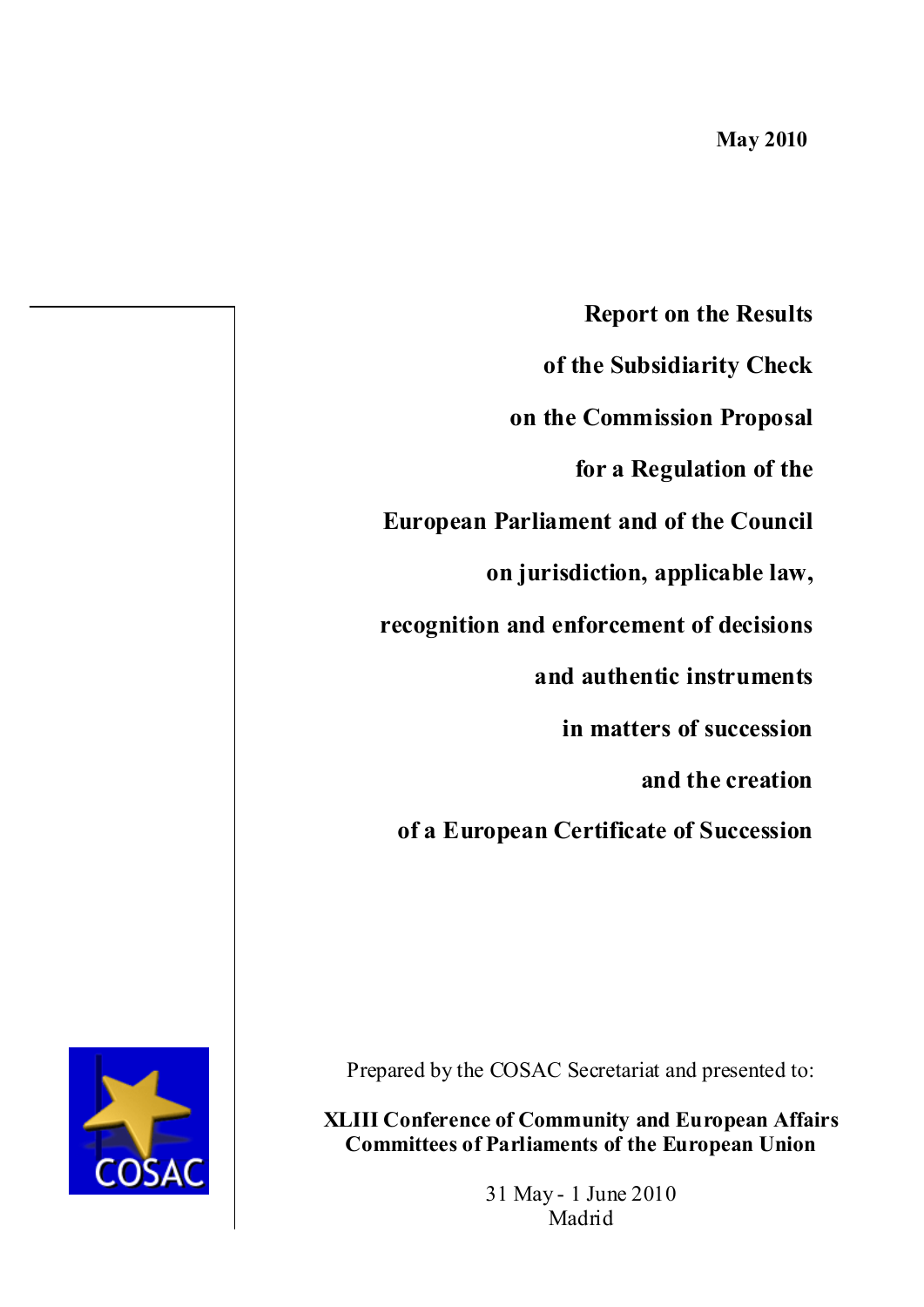# **Conference of Community and European Affairs Committees of Parliaments of the European Union**

## **COSAC SECRETARIAT**

WIE 05 U 041, 30-50 rue Wiertz, B-1000 Brussels, Belgium E-mail: [secretariat@cosac.eu](mailto:secretariat@cosac.eu) | Fax: +322 284 4925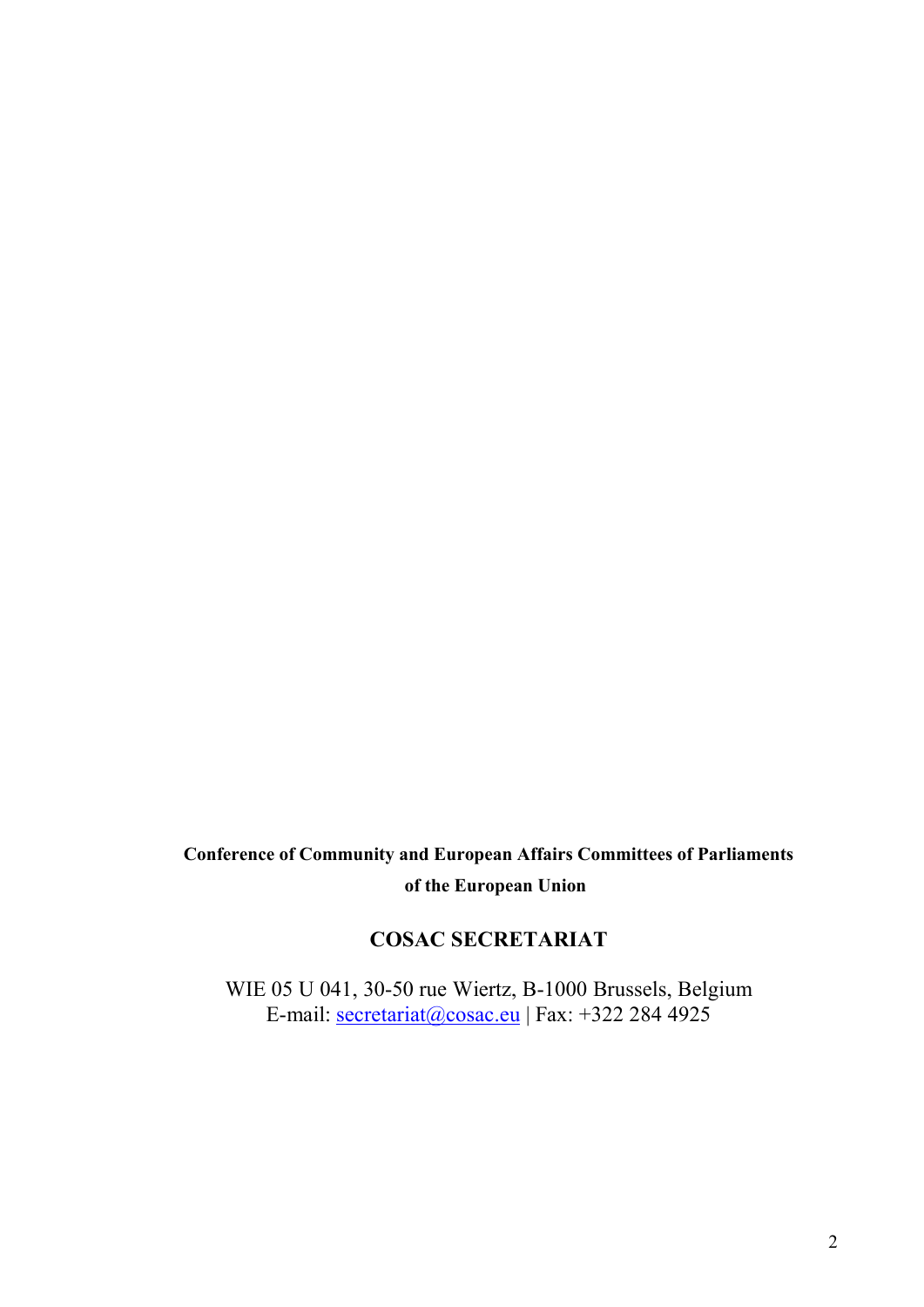# **Table of Contents**

| Abstract.                                                                           |  |
|-------------------------------------------------------------------------------------|--|
|                                                                                     |  |
|                                                                                     |  |
|                                                                                     |  |
|                                                                                     |  |
|                                                                                     |  |
|                                                                                     |  |
|                                                                                     |  |
|                                                                                     |  |
|                                                                                     |  |
| 2.2.4 Consultation with Regional Parliaments with Legislative Powers                |  |
|                                                                                     |  |
| 2.2.6 Involvement of NGOs, Interest Groups, External Experts and Other Stakeholders |  |
|                                                                                     |  |
|                                                                                     |  |
|                                                                                     |  |
|                                                                                     |  |
|                                                                                     |  |
|                                                                                     |  |
| 2.3.5 Interparliamentary Cooperation and Exchange of Information on IPEX 13         |  |
|                                                                                     |  |
| 2.3.7 Changes in the Rules of Procedure of National Parliaments 14                  |  |
|                                                                                     |  |
|                                                                                     |  |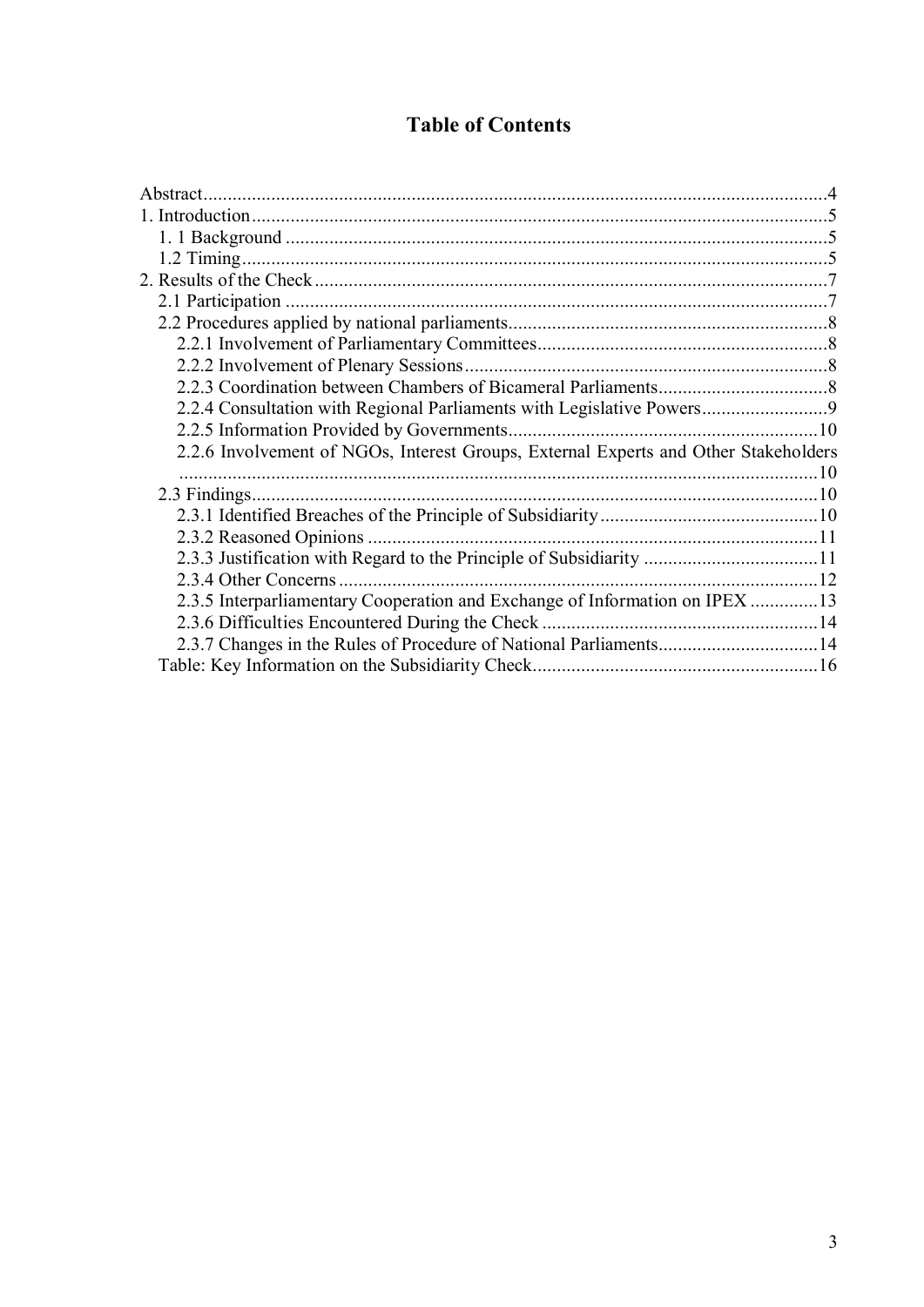<span id="page-3-0"></span>This report, prepared by the COSAC Secretariat, presents the results of the COSACcoordinated subsidiarity check on **the Proposal for a Regulation of the European Parliament and of the Council on jurisdiction, applicable law, recognition and enforcement of decisions and authentic instruments in matters of succession and the creation of a European Certificate of Succession** (COM (2009) 154 final). This check was conducted under the provisions of the Treaty of Lisbon during the period of eight weeks, i.e. from 21 October until 17 December 2009.

This was the **eighth** COSAC-coordinated subsidiarity check and the fifth one conducted under the provisions of Protocol 2 on the Application of the Principles of Subsidiarity and Proportionality as attached to the Treaty of Lisbon. It took place in **unique legal circumstances** as the Treaty of Lisbon came into force on 1 December 2009 while the check was underway.

By the deadline of 17 December 2009, the check was carried out and completed by a **record high number** of national Parliaments, i.e. **36 national parliamentary Chambers out of 40**  (henceforth "the participating Parliaments") **representing 25 Member States**. Two participating Parliaments started the check but had difficulties in completing it within the set deadline, while one national Parliament and one Chamber did not take part in the check.

#### **One participating Chamber - the Belgian** *Sénat* **- found the Proposal in breach of the principle of subsidiarity.**

A number of participating Parliaments issued **opinions** either **supporting the Proposal** in general or **expressing concerns** over its contents, legal basis or compliance with the principle of proportionality. These concerns, although outside the scope of Protocol 2 *per se*, are a clear indication of the increased interest on the part of national Parliaments in various aspects of the EU draft legislation.

In contrast to previous subsidiarity checks, **the Commission's justification** of this Proposal on the grounds of its compliance with the principle of subsidiarity seemed to have **satisfied the overwhelming majority of participating Parliaments**. Only three participating Parliaments were not entirely satisfied with the Commission's justification.

**The IPEX website** was seen by the participating Parliaments as **the principal source of information** on the state of play of the subsidiarity check in other national Parliaments. However, the analysis of the information uploaded by the participating Parliaments on IPEX after the eight-week deadline revealed **a number of shortcomings**. The participating Parliaments also reported bilateral contacts and an intensive exchange of information through their permanent representatives in Brussels.

**A record high number of participating parliaments,** i.e*.* 34 out of 36, reported **no particular difficulties** encountered during this check.

Three participating Parliaments reported **recent or envisaged changes in their Rules of Procedure** with regard to the appraisal of the compliance of EU draft legislative acts with the principle of subsidiarity.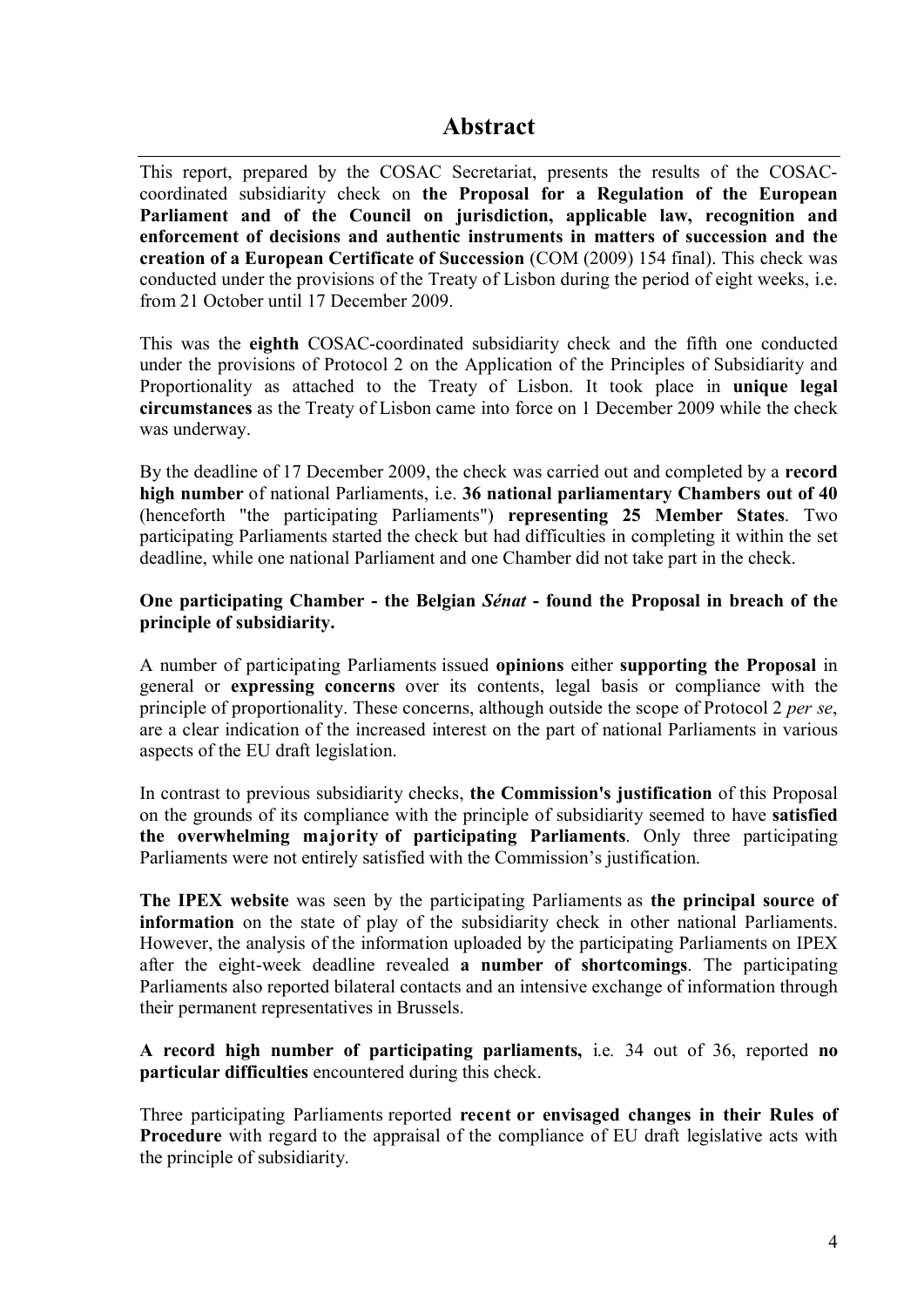<span id="page-4-0"></span>This report, prepared by the COSAC Secretariat, presents the results of the COSACcoordinated subsidiarity check on **the Proposal for a Regulation of the European Parliament and of the Council on jurisdiction, applicable law, recognition and enforcement of decisions and authentic instruments in matters of succession and the creation of a European Certificate of Succession** (COM (2009) 154 final) conducted under the provisions of the Treaty of Lisbon. The report summarises the procedures, findings and experiences of the subsidiarity check carried out by national Parliaments/Chambers of the Member States of the European Union. It aims to facilitate an exchange of views and best practices between national Parliaments within the COSAC framework as well as to improve understanding by them of the provisions of Protocol 2 on the Application of the Principles of Subsidiarity and Proportionality as attached to the Treaty of Lisbon (henceforth "Protocol 2").

## <span id="page-4-1"></span>**1. 1 BACKGROUND**

Based on proposals from national Parliaments, the COSAC Chairpersons in their meeting on 18 February 2008 in Ljubljana agreed to carry out a COSAC-coordinated subsidiarity check on the **Proposal for a Regulation of the European Parliament and of the Council on the applicable law, jurisdiction, recognition of decisions and administrative measures in the area of successions and wills** (2008/JLS/122) in 2008. This decision was confirmed on several occasions by subsequent meetings of COSAC.

The Proposal **for a Regulation of the European Parliament and of the Council on jurisdiction, applicable law, recognition and enforcement of decisions and authentic instruments in matters of succession and the creation of a European Certificate of Succession** (COM (2009) 154 final) [1](#page-4-3) was adopted by the European Commission **on 14 October 2009.**

As in previous cases, COSAC decided that, in order to allow national Parliaments the opportunity to test the practical application of the new provisions on subsidiarity, the check should be conducted under the provisions of Protocol 2. The COSAC Secretariat was asked to prepare all necessary arrangements for the subsidiarity check.

This was the **eighth** COSAC-coordinated subsidiarity check and the fifth one conducted under the provisions of the Treaty of Lisbon. It was conducted in **unique legal circumstances**, because the Treaty of Lisbon came into force while the check was underway.

## <span id="page-4-2"></span>**1.2 TIMING**

<u>.</u>

Article 6 of Protocol 2 gives national Parliaments **eight weeks** to examine the subsidiarity implications of a proposal and to submit reasoned opinions outlining a breach of the principle of subsidiarity "from the date of transmission of a draft legislative act, in the official languages of the Union".

<span id="page-4-3"></span> $1$  Upon adoption, the title of the Proposal was changed.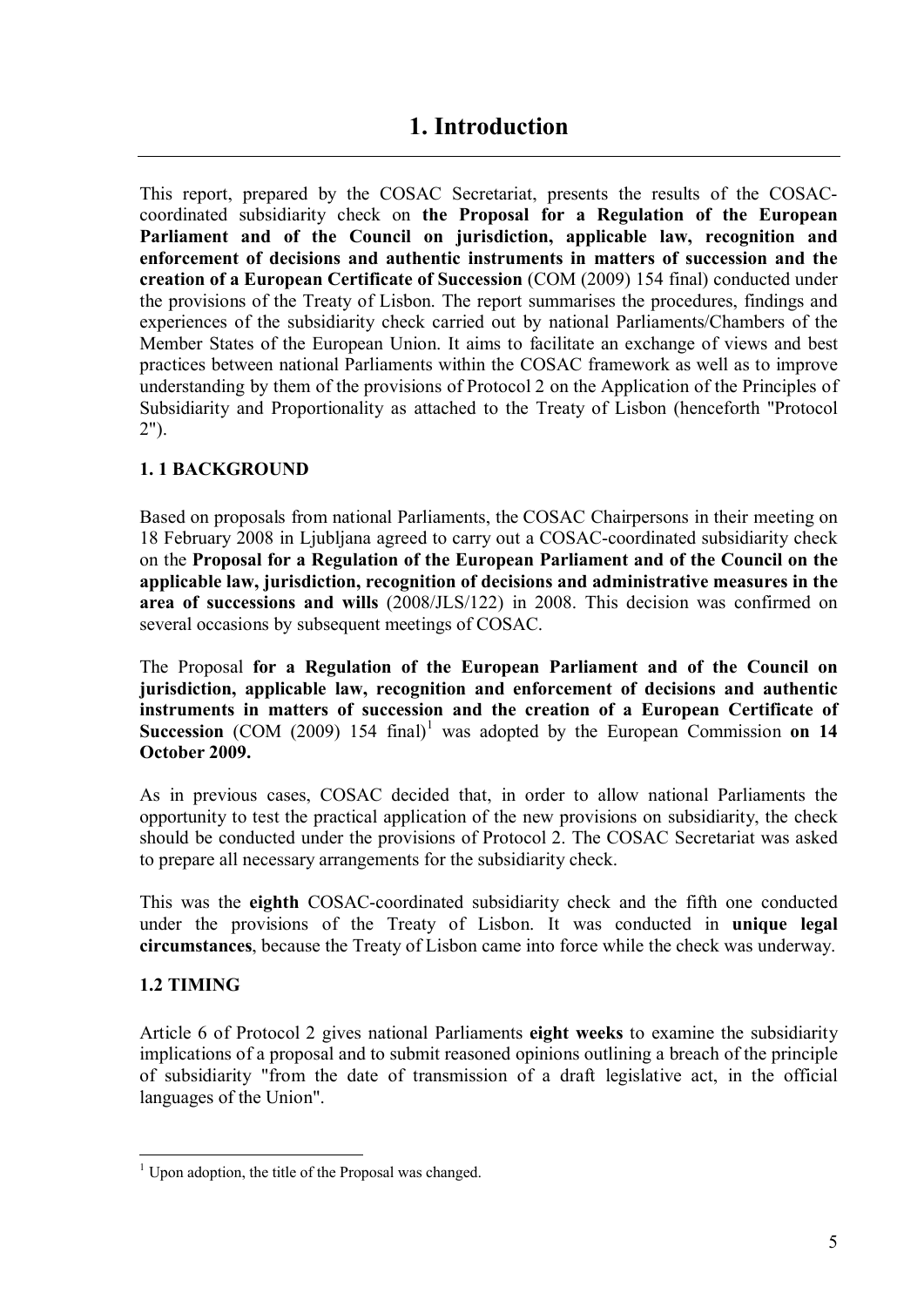**On 14 October 2009** the Commission adopted the Proposal. The COSAC Secretariat informed national Parliaments about the adoption of the Proposal and distributed an *Aidemémoire* for the subsidiarity check, which included background information and a questionnaire drafted by the COSAC Secretariat.

**On 21 October 2009** the COSAC Secretariat informed national Parliaments about the publication of the Proposal in all the official languages of the European Union and set the deadline for the completion of the check for **17 December 2009**. In addition, to facilitate the evaluation of the subsidiarity check, national Parliaments were asked to fill in the questionnaire and to send their replies to the COSAC Secretariat by **17 December 2009.**

**This report is presented to the XLIII COSAC Meeting on 31 May – 1 June 2010 in Madrid. The complete replies of the national Parliaments / Chambers including their opinions are presented in the Annex to the Report, which is published as a separate document**.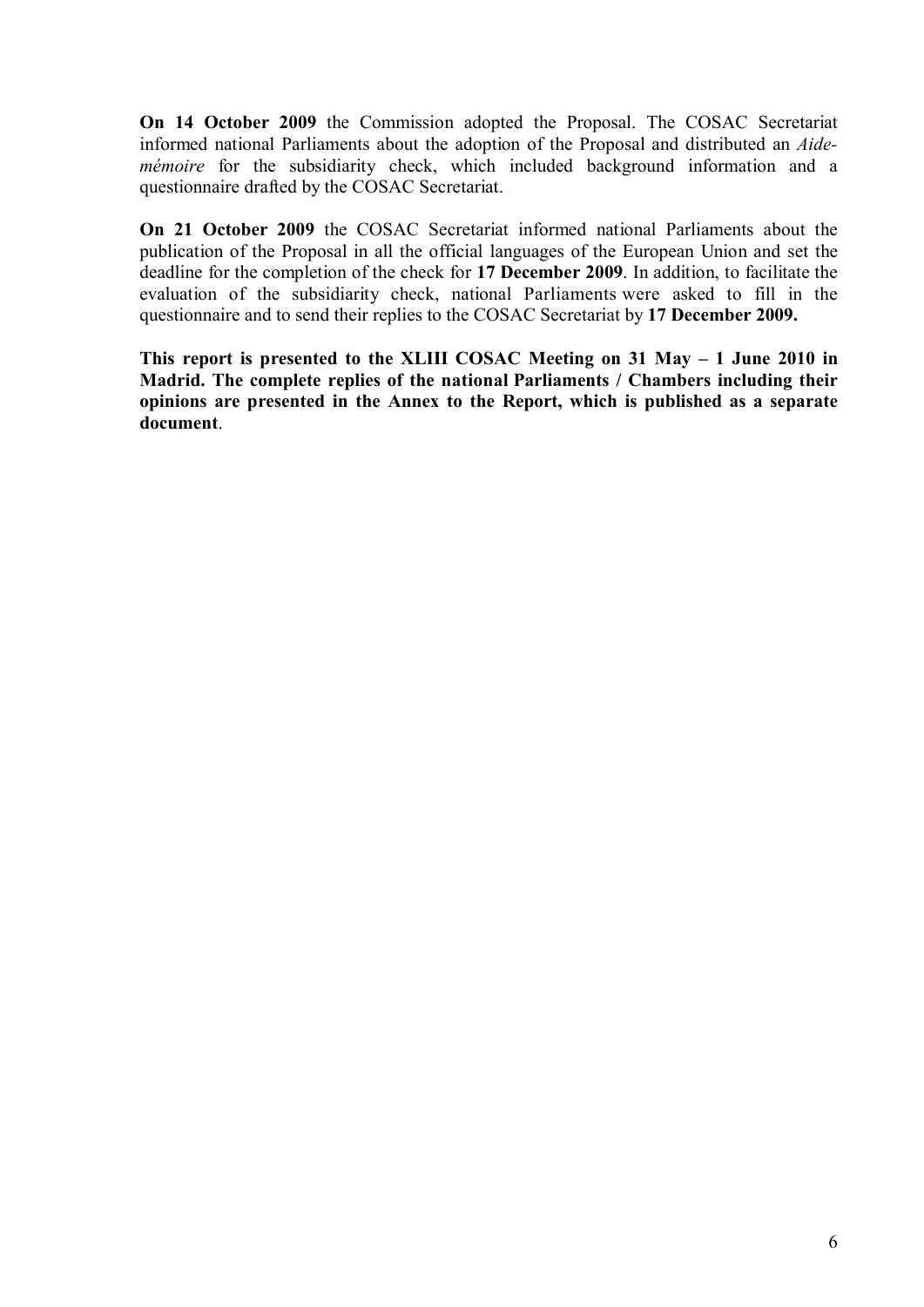## <span id="page-6-1"></span><span id="page-6-0"></span>**2.1 PARTICIPATION**

Of the 27 Member States of the European Union, 14 have a unicameral national Parliament and 13 have a bicameral national Parliament. Due to this combination of unicameral and bicameral systems, there are **40 national parliamentary Chambers** in the 27 Member States of the European Union.

By the deadline of 17 December 2009, the subsidiarity check was carried out and completed by a **record high number** of national Parliaments/Chambers. The following **36 national parliamentary Chambers from 25 Member States** had concluded the check and sent their reports to the COSAC Secretariat: the Austrian *Bundesrat*, the Belgian *Chambre des Représentants* and the *Sénat*, the Bulgarian *Narodno Sabranie*, the *Vouli Ton Antiprosopon* of Cyprus, the Czech *Poslanecká sněmovna* and the *Senát*, the Danish *Folketing*, the Dutch *Tweede Kamer* and the *Eertse Kamer*, the Irish *Houses of the Oireachtas*, the Italian *Camera dei Deputati* and the *Senato della Repubblica*, the Finnish *Eduskunta*, the French *Assemblée nationale* and the *Sénat*, the German *Bundestag*, the Greek *Vouli ton Ellinon*, the Hungarian *Országgyűlés*, the Latvian *Saeima*, the Lithuanian *Seimas*, the Luxembourg *Chambre des Députés,* the Polish *Sejm* and the *Senat*, the Portuguese *Assembleia da República*, the *Parlamentul României*, the Slovakian *Národná Rada*, the Slovenian *Državni zbor* and the *Državni svet*, the Spanish *Cortes Generales*, the Swedish *Riksdag*, and the UK *House of Commons* and the *House of Lords*. Both Chambers of the national Parliaments of Ireland, Romania and Spain conducted the subsidiarity check jointly and sent to the COSAC Secretariat a single set of replies to the questionnaire.

The Estonian *Riigikogu* and the German *Bundesrat* started the check but due to a lack of the opinion from the Government (in the case of the Estonian *Riigikogu*) and a specialised committee (in the case of the German *Bundesrat*) were unable to complete the check within the eight-week deadline. However, the German *Bundesrat* stated that if the early warning system had already been applicable to the Proposal, the *Bundesrat* would have adopted an opinion on the compatibility of the draft legislation with the principle of subsidiarity within the eight-week deadline and would have deferred its deliberations on other points.

The Austrian *Nationalrat* and the Maltese *Kamra-tad-Deputati* did not participate in this subsidiarity check.

Thus, **within the eight-week deadline, the check was conducted and completed by 36 out of 40 national parliamentary Chambers, representing 25 Member States**. One national Parliament and one Chamber started the check but had difficulties in completing it within the set deadline, while one national Parliament and one Chamber did not take part in the check.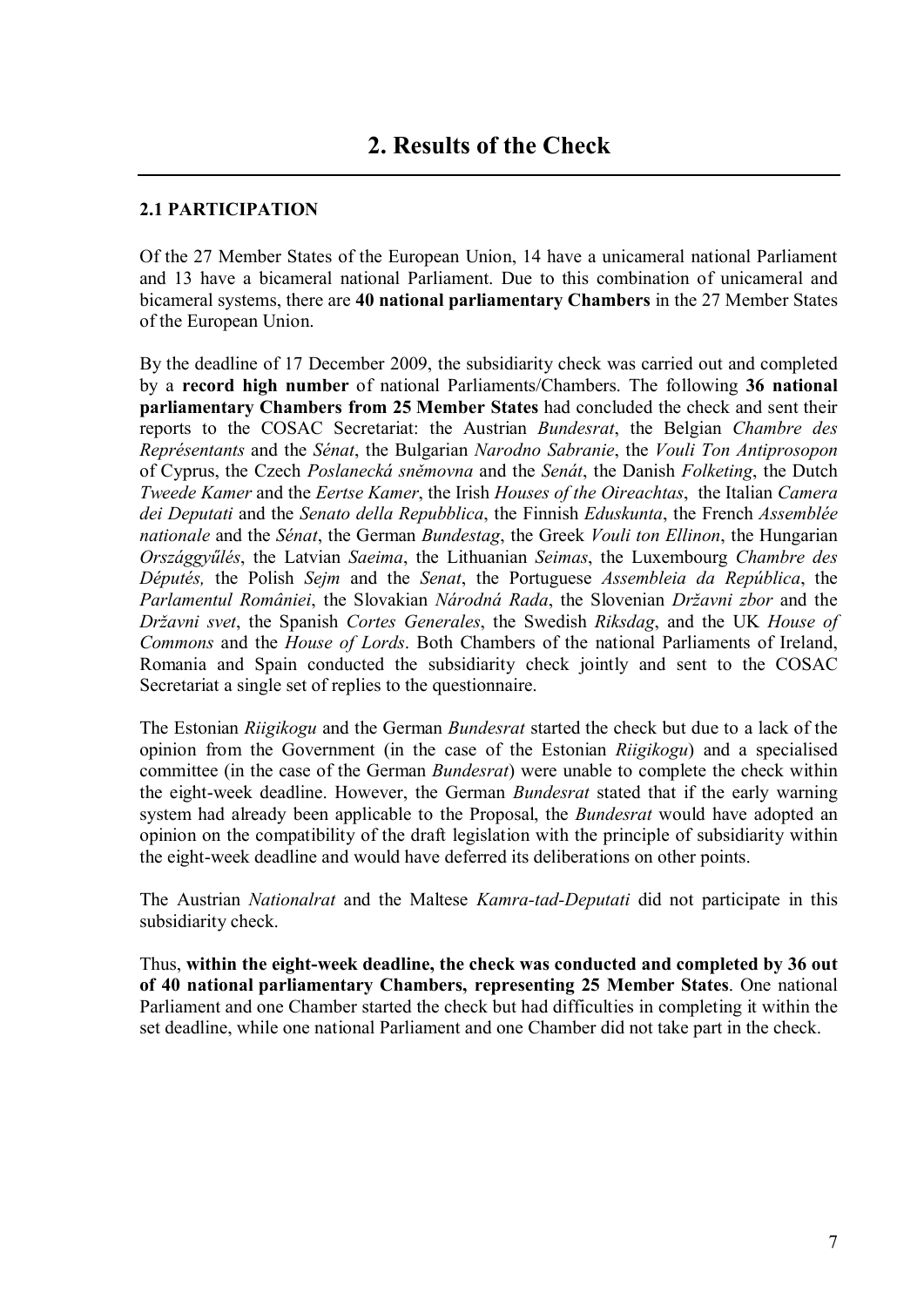## <span id="page-7-0"></span>**2.2 PROCEDURES APPLIED BY NATIONAL PARLIAMENTS**

The subsidiarity check was carried out by participating Parliaments according to their own rules of procedure. All the participating Parliaments conducted the check in line with the provisions of Protocol 2.

#### <span id="page-7-1"></span>**2.2.1 Involvement of Parliamentary Committees**

In 14 participating Parliaments, the subsidiarity check was conducted by their **Committees on European Affairs** without involving specialised committees. In three of the cases, these were joint Committees of both Chambers of Parliaments (*i.e*., the Irish *Houses of the Oireachtas*, the Romanian *Parlamentul României* and the Spanish *Cortes Generales*).

In additional 12 cases, the Committees on European Affairs conducted the check **together with specialised committees**, either as lead committees or as committees delivering an opinion. In the vast majority of the latter cases, the specialised committees were the Committees on Legal Affairs or on Justice (*e.g.* in the Bulgarian *Narodno Sabranie*, the Danish *Folketing*, and the Italian *Senato della Repubblica*). In two cases, three committees were involved. In the Lithuanian *Seimas*, the lead Committee on European Affairs sought opinions of two specialised committees, *i.e.* the Committee on Legal Affairs and the Committee on Human Rights. While in the Romanian *Parlamentul României*, the lead joint European Affairs Committee sought opinions of the Committee for Legal Matters, Discipline and Immunities of the *Camera Deputaţilor* and the Committee for Legal Matters, Discipline and Immunities and Validation of the *Senatul.*

In five instances, the check was conducted **solely by specialised committees**. In the cases of the Belgian *Chambre des Représentants* and the *Sénat*, these were the Committees on Justice. In the Finnish *Eduskunta* and the Luxembourg *Chambre des Députés,* these were the Committees on Legal Affairs; while in the Swedish *Riksdag*, the check was conducted by the Committee on Civil Affairs.

In the Dutch *Tweede Kamer*, the check was conducted by two committees, i.e. the Subsidiarity Check Committee which endorsed the opinion of the Standing Committee on Justice, while in the *Eerste Kamer*, the check was conducted solely by the Standing Committee for the JHA Council.

#### <span id="page-7-2"></span>**2.2.2 Involvement of Plenary Sessions**

The Belgian *Sénat*, the German *Bundestag*, the Dutch *Tweede Kamer* and the *Eerste Kamer*  were the **four Chambers** which **conducted plenary deliberations** on the Proposal and took the final decision on its compliance with the principle of subsidiarity at the plenary level.

#### <span id="page-7-3"></span>**2.2.3 Coordination between Chambers of Bicameral Parliaments**

As mentioned above, of the 27 Member States of the European Union, 13 have a bicameral national Parliament. **Coordination of the subsidiarity check between the Chambers of the participating bicameral Parliaments** was reported **by three national Parliaments**, *i.e.* the Irish *Houses of the Oireachtas*, the Romanian *Parlamentul României* and the Spanish *Cortes*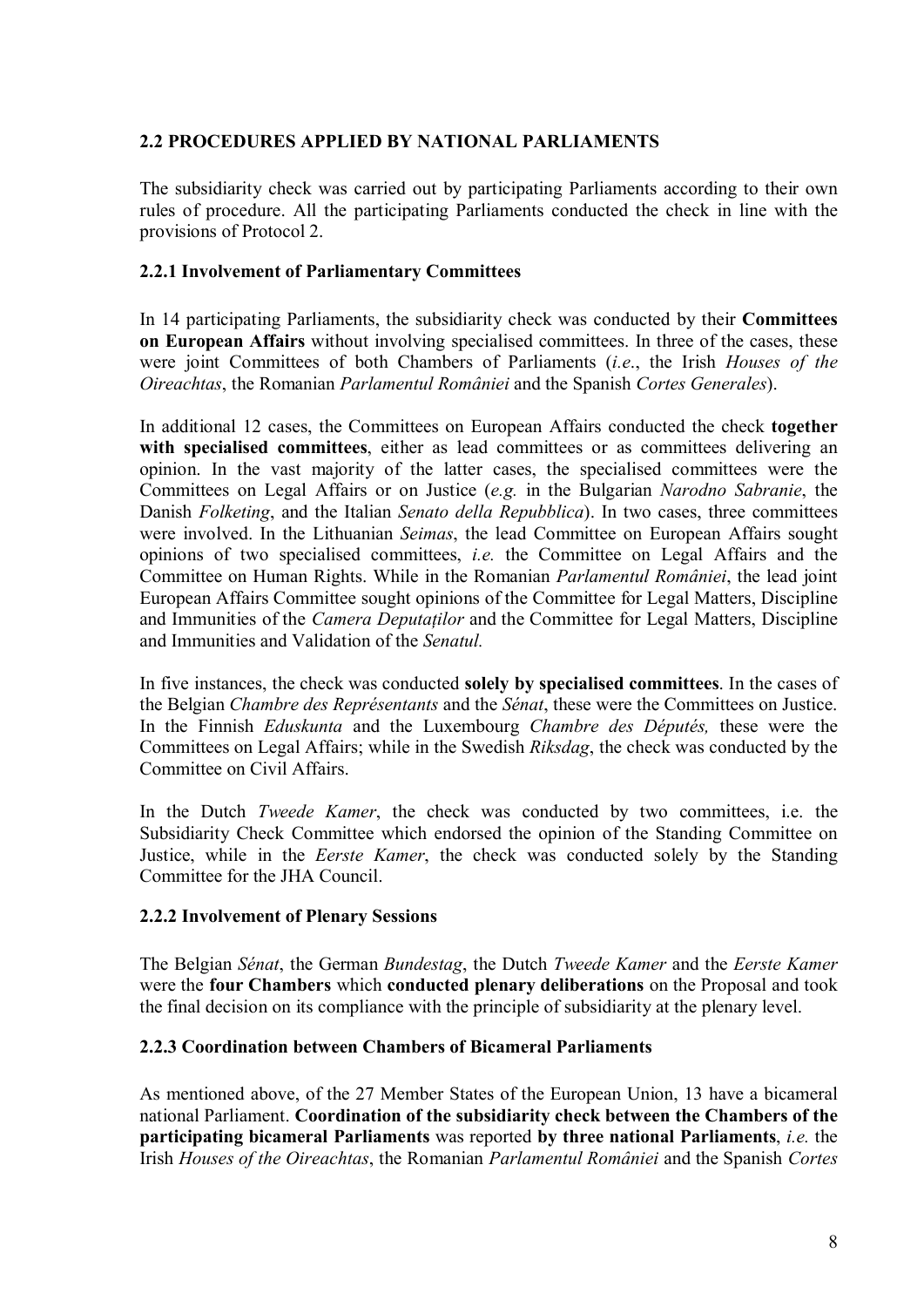*Generales*. In these cases*,* the Joint Committees on European Affairs, which include Members of both Chambers of Parliaments, conducted the subsidiarity check on behalf of their Parliament. The *Parlamentul României*, however, reported only coordination at the staff level.

Three more bicameral national Parliaments reported **partial informal coordination** of the activities as regards this check. According to the French *Assemblée nationale,* the check in both Chambers of the French Parliament was preceded and accompanied by an intense informal exchange of information between the two administrations. Similarly, according to the German *Bundestag*, secretariats of the EU Committees of both Chambers informed each other on their participation in the check.

In the Dutch *Staten-Generaal*, both Chambers kept each other up to date. The *Tweede Kamer* noted that the joint subsidiarity committee ceased to operate in autumn of 2009. Now each Chamber has their separate procedures for checking subsidiarity concerns. However, cooperation, such as sending joint letters, continues to exist, decision being taken on an *ad hoc* basis. The *Tweede Kamer* still operates a Subsidiarity Check Committee, which operates as a switchboard and dialogue partner to the various standing committees. The *Eerste Kamer,* however, works under separate procedures. In this particular case, the *Eerste Kamer* arrived at the same opinion as the *Tweede Kamer*. Therefore, it was considered adequate to send a joint letter to the Vice President of the European Commission on the results of this subsidiarity check. The letter was signed by the Presidents of both Chambers of the *States-General*.

Furthermore, according to the Slovenian *Državni zbor,* there was no coordination with the *Državni svet*, which conducted the subsidiarity check according to its own procedures. However, the opinion of the Commission for International Relations and European Affairs of the *Državni svet* was sent to both the lead and the specialised committees of the *Državni zbor*. In addition, the Chairman of the Commission for International Relations and European Affairs of the *Državni svet* presented the findings of his Commission at the meeting of the Committee on EU Affairs of the *Državni zbor.*

In the remaining seven bicameral national Parliaments no coordination of the subsidiarity check between the Chambers was reported.

#### <span id="page-8-0"></span>**2.2.4 Consultation with Regional Parliaments with Legislative Powers**

During this subsidiarity check, **regional Parliaments with legislative powers were consulted in three cases**, i.e. by the Austrian *Bundesrat*, the Spanish *Cortes Generales* and the UK *House of Lords*. In the case of the Spanish *Cortes Generales*, the Chairman of the Joint Committee for the European Union invited the regional legislative assemblies to take part in the check. A number of them, i.e. Canary Islands, Galicia, Navarre, Basque Country, Aragon, Murcia, Asturias, Castile-La Mancha, Cantabria and Catalonia, forwarded their opinions, which were taken into consideration by the Joint Committee of the *Cortes Generales*.

In the case of the UK *House of Lords,* the consultation was less effective. According to the European Union Committee of the *House of Lords*, the European and External Affairs Committee of the Scottish Parliament was unable to consider the matter within the timetable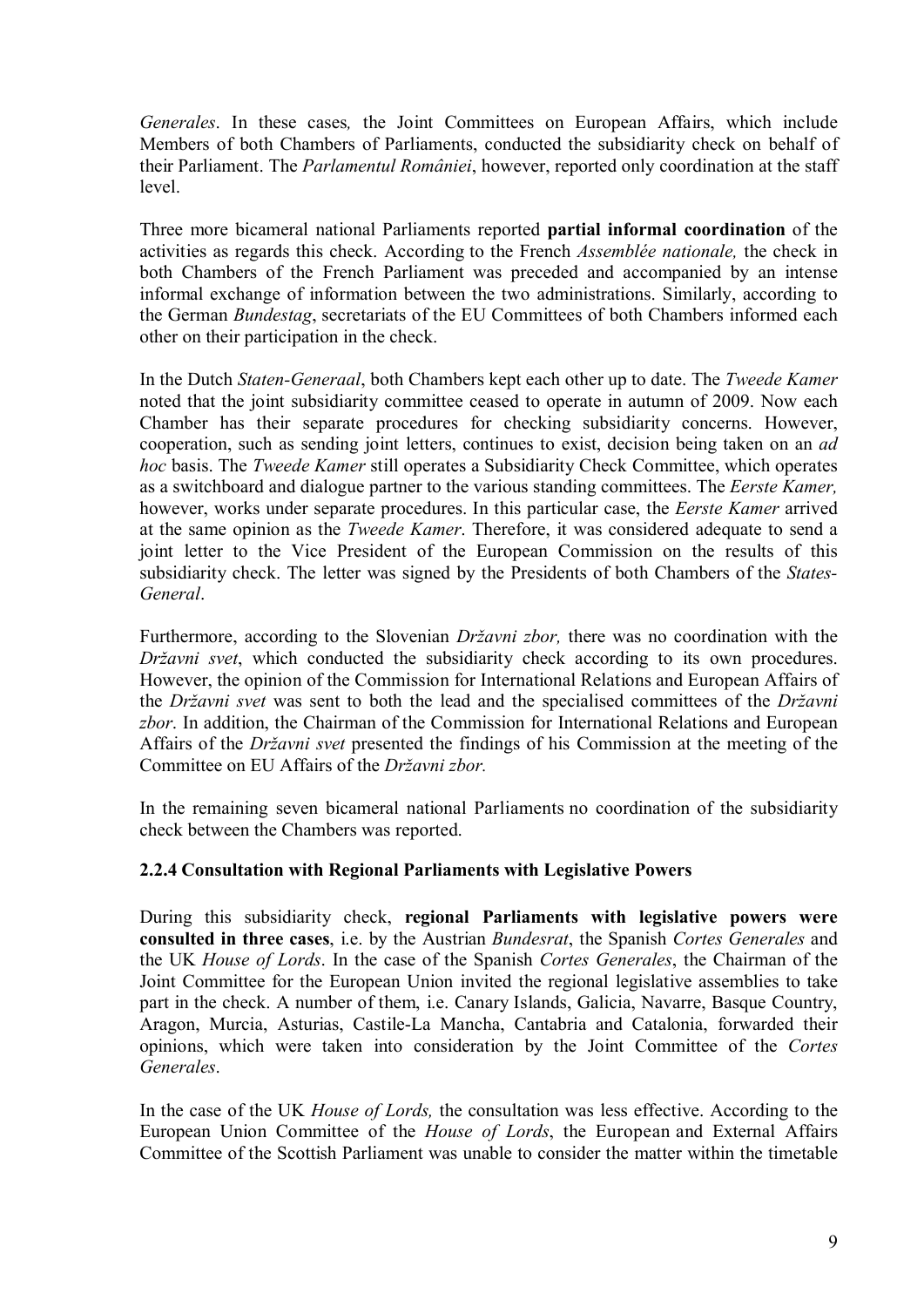set; the Welsh Assembly responded that they "were content to leave the response to the Lords as succession is not currently a devolved matter"; and the Northern Ireland Assembly "considered the Proposal but had no comment to make."

#### <span id="page-9-0"></span>**2.2.5 Information Provided by Governments**

Out of 36 national parliamentary Chambers which participated in this subsidiarity check, **25 received government information** (in written and/or oral form) on the Proposal including its compliance with the principle of subsidiarity. In the majority of cases, the Governments provided explanatory memoranda, which included an opinion on subsidiarity. In two cases (i.e. the Czech *Poslanecká sněmovna* and the Swedish *Riksdag*) the Governments provided written information on the content of the Proposal, but not on its subsidiarity implications. In seven cases, however, participating Parliaments did not receive any government information.

## <span id="page-9-1"></span>**2.2.6 Involvement of NGOs, Interest Groups, External Experts and Other Stakeholders**

Unlike the previous COSAC-coordinated subsidiarity checks, during this check, **a relatively high number**, i.e. 10 participating Parliaments, formally consulted non-governmental organisations, interest groups, external experts and other stakeholders.

In the majority of cases, the participating Parliaments **consulted national chambers of notaries, judicial bodies or bar associations**. The Austrian *Bundesrat* consulted the Austrian Chamber of Advocates and the Chamber of Notaries, the Belgian *Chambre des Représentants* - the Royal Federation of Belgian Notaries and the International Council of the Belgian Notaries, the Bulgarian *Narodno Sabranie* - the Notary Chamber of the Republic of Bulgaria and the Supreme Judicial Council, the Cypriot *Vouli ton Antiprosopon* - the Cyprus Bar Association. The Irish *Houses of the Oireachtas*, on its part, sought views of the Irish delegation to the Committee of the Regions. The Greek *Vouli ton Ellinon* received comments on the creation of a European Certificate of Succession from the Notary Association of Athens-Piraeus-Aegean- and Dodecanese. The Lithuanian *Seimas* received written opinions from the Lithuanian Supreme Court, the Lithuanian Chamber of Notaries and the Institute of Law. The Polish *Senat* was provided with external expertise prepared by an independent expert. The *Parlamentul României* consulted the National Union of the Public Notaries of Romania, the Superior Council of Magistracy and the Legislative Council of Romania. While, the UK *House of Lords* took evidence from two experts (Professor Matthews and Richard Frimston) as part of a more general inquiry undertaken by the Sub-Committee E of the European Union Committee in the course of its scrutiny of the Proposal.

On the other hand, the French *Assemblée nationale* and the *Sénat* conducted such consultations informally, while the Czech *Senát* did not conduct direct consultations, but took note of the positions of the notaries, judges and academics on the key aspects of the Proposal at the Conference on Succession and Wills held in Prague in April 2009.

## <span id="page-9-2"></span>**2.3 FINDINGS**

#### <span id="page-9-3"></span>**2.3.1 Identified Breaches of the Principle of Subsidiarity**

**One participating Chamber - the Belgian** *Sénat* **- indicated that the Proposal was in breach of the principle of subsidiarity.**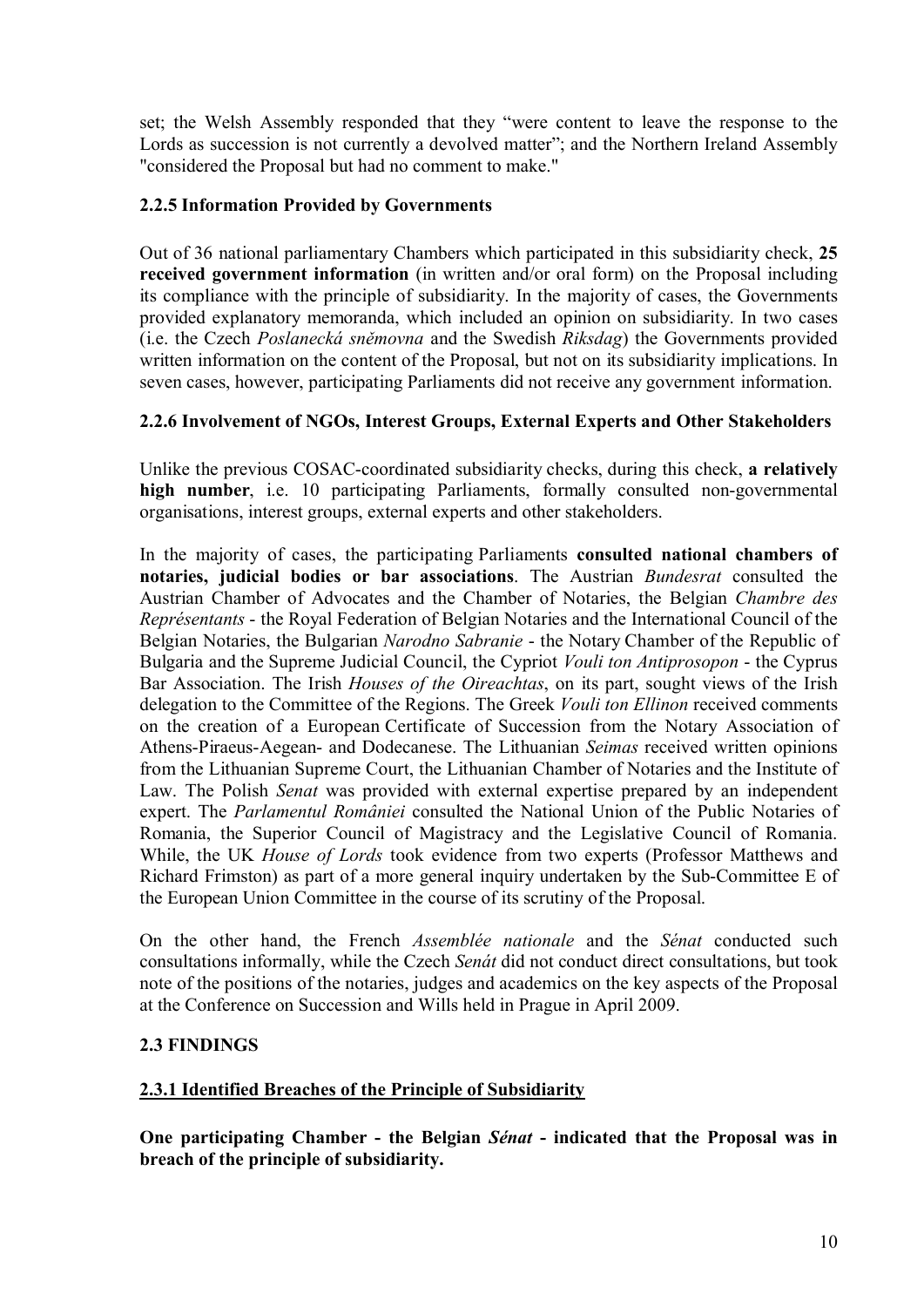In its Conclusion, adopted by the plenary on 8 December 2009, the Belgian *Sénat* pointed out "contradictions between the texts of the Proposal for a Regulation in the different languages, although they have the same authentic power". The Committee referred to the "very important Article 27, of which the Dutch text, on the one hand, and the texts in French and English, on the other, is totally contradictory" The *Sénat* called for the clarification of this matter.

The *Sénat* also "underlined that the settlement of competence proposed in the Regulation modifies indirectly provisions of substantive law of the succession law." "The settlement in the English version, for example, infringes the legal reserve, which is of Public Order in Belgium". "It means a very radical modification of the Belgian system for successions". Therefore, the *Sénat* concluded that "**the principle of subsidiarity is not guaranteed** and that **further justification should be provided by the European authorities** in order to know the exact scope of the Proposal for Regulation".

## <span id="page-10-0"></span>**2.3.2 Reasoned Opinions**

Under Article 6 of Protocol 2 any national Parliament or any Chamber of a national Parliament may, within a period of eight weeks, send to the Presidents of the European Parliament, the Council and the Commission a reasoned opinion stating why it considers that the draft in question does not comply with the principle of subsidiarity.

Apart from the Belgian *Sénat* which **found a breach** of the principle of subsidiarity and issued a reasoned opinion in the form of **a Conclusion**, seven other participating Parliaments issued Opinions/Statements/Resolutions which did not indicate a breach of the principle of subsidiarity, i.e. the Austrian *Bundesrat*, the Czech *Poslanecká sněmovna*, the Danish *Folketing*, the French *Assemblée nationale*, the Greek *Vouli ton Ellinon*, the Luxembourg *Chambre des Députés*, the Portuguese *Assembleia da República*), the Spanish *Cortes Generales* or sent brief letters to the European Commission (the Dutch *Staten-Generaal*).

In those documents, the participating Parliaments expressed their overall support for the Proposal especially as regards its compliance with the principle of subsidiarity (e.g. the Czech *Poslanecká sněmovna,* the Danish *Folketing,* the Spanish *Cortes Generales*), but some of them pointed out their concerns with regard to its justification (e.g. the Austrian *Bundesrat*), possible breach of the principle of proportionality (e.g. the French *Assemblée nationale*) or concerns over its substantive provisions (e.g. the Greek *Vouli ton Ellinon*, the Portuguese *Assembleia da República*).

#### <span id="page-10-1"></span>**2.3.3 Justification with Regard to the Principle of Subsidiarity**

**An overwhelming majority** of participating Parliaments found the **Commission's justification** of the Proposal with regard to its compliance with the principle of subsidiarity **satisfactory or had no particular comments on the justification**. For instance, the Irish *Houses of the Oireachtas* found the Commission's justification "to be far more complete than in some previous subsidiarity checks", stating that "there were more quantitative / qualitative measures given which aids the depth of analysis in the impact assessment". While the UK *House of Lords* considered that "the justification given under the heading "Subsidiarity" in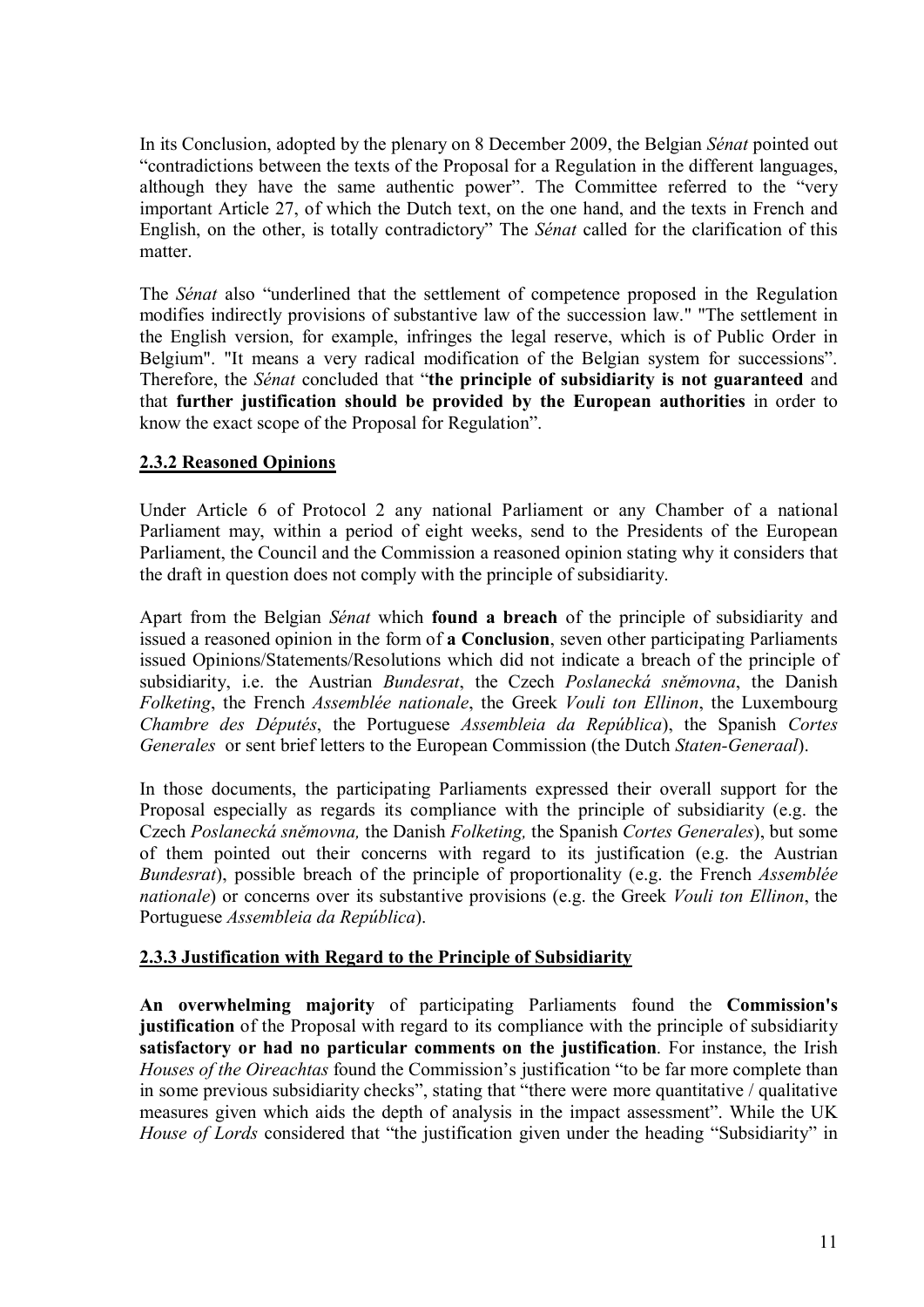the Commission's explanatory memorandum includes only limited reasoning in respect of subsidiarity" and that "the impact assessment was of greatest assistance".

It was only three participating Parliaments that were not entirely satisfied with the Commission's justification, i.e. the Austrian *Bundesrat*, the Belgian *Sénat* and the Portuguese *Assembleia da República.* According to the Portuguese *Assembleia da República* "additional justifications would have been useful". According to the Belgian *Sénat*, "further justification should be provided by the European authorities in order to know the exact scope of the Proposal for regulation" and according to the Austrian *Bundesrat* "adequate qualitative or quantitative reasons as to why the Commission is of the opinion that the Proposal complies with the principles of subsidiarity and proportionality are practically non-existent". The *Bundesrat* thought that "in view of the subject matter, these aspects are particularly important in order to emphasise the need for a Regulation of this nature".

#### <span id="page-11-0"></span>**2.3.4 Other Concerns**

A number of participating Parliaments did not limit themselves to the examination of the Proposal solely with respect of its compliance with the principle of subsidiarity. In addition, they assessed the Proposal's compliance with the principle of proportionality, its legal basis and looked at certain aspects of its substantive provisions.

Several participating Parliaments indicated that the Proposal was possibly **in breach of the principle of proportionality** (e.g. the Belgian *Chambre des Représentants*, the French *Assemblée nationale* and the *Sénat*). According to the Belgian *Chambre des Représentants*, "on the issue of Article 27 of the Proposal there might be a breach of the principle of proportionality", "indeed, the EC-Treaty does not allow the European authorities to intervene in matters of Family Law; therefore, the draft regulation needs to be reviewed on that issue". Also, the French *Assemblée nationale* called on the Commission "to provide answers to the reservations it had expressed as regards proportionality, in particular on the insufficient protection of the legitimate rights of the surviving spouse and children."

**Substantive provisions of the Proposal raised doubts** for a number of participating Parliaments, e.g. the Austrian *Bundesrat* was concerned, *inter alia*, about interference of the Regulation with national procedural law, national substantive laws on succession and national property laws, as well as about the imprecise formulation of the concept of 'habitual residence'. The Cypriot *Vouli ton Antiprosopon* questioned Article 4 of the Proposal on General jurisdiction and, in particular the concept of 'habitual residence' which, in its opinion, needed to be defined in more detail. The Greek *Vouli ton Ellinon* was concerned, *inter alia*, about the European Certificate of Succession, as further clarification regarding the authenticity of its content and its contestation process was needed as well as about the creation of the central data basis of the European Certificate of Succession. The Hungarian *Országgyűlés* called the attention, *inter alia,* to the necessity to respect the Member States' national traditions in the field of succession, especially in safeguarding the national substantive regulations concerning the effects of *inter vivos* gifts. The *Parlamentul României* expressed concerns about the insufficient protection of the rights of close family members of the deceased to a statutory share of the inheritance, since the Romanian national legislation ensures to a higher degree the statutory reserve. The UK *House of Commons* was concerned about the incompatibility of the 'claw back' provisions of the Proposal with the established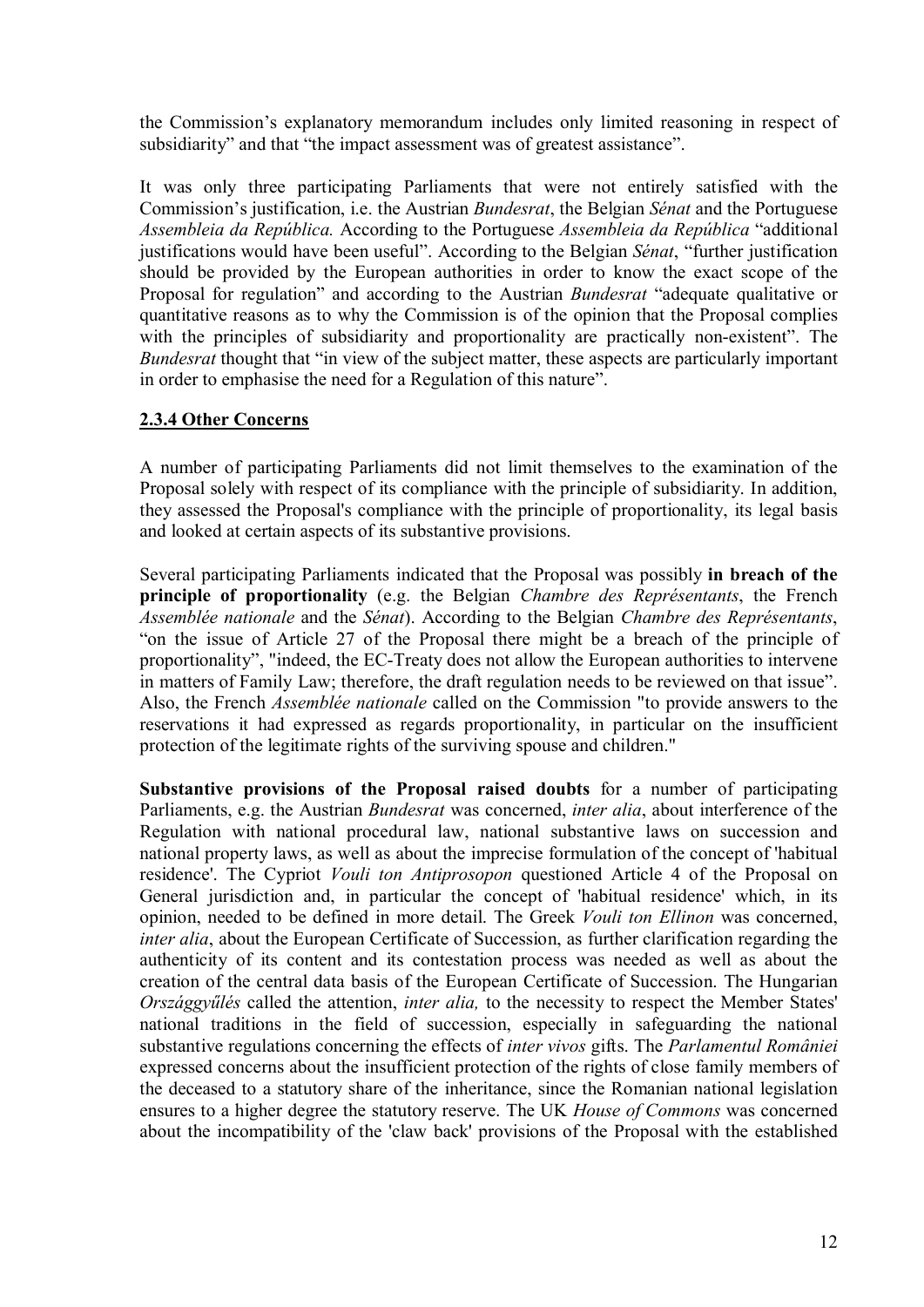succession regime in the UK, as well as about the administrative burdens imposed by rules allowing for recovery of *inter vivos* gifts.

Two participating Parliaments **questioned the legal basis** of the Proposal. The German *Bundestag* saw "a need for clarification on certain points, especially the European Certificate of Succession", while the Italian *Senato della Repubblica* expressed a critical opinion on the wording of Article 27(2) because "there would appear to be reasonable doubts regarding respect of the legal basis which is needed to govern this subject area, whose linkage with family law (which is excluded from co-decision under provisions of article 67 (5) second indent of the EC Treaty), albeit indirectly and under the rules governing "conflicts of law" may be reasonably assessed".

In this context, it should be noted that the German *Bundesrat*, which completed the check after the eight-week deadline, in its Opinion adopted by the plenary on 12 February 2010 identified "a need to examine the issue of whether there is a legal basis for the EU to introduce provisions on a European Certificate of Succession, as these provisions pertain to substantive inheritance law." It should be noted that **the** *Bundesrat* **considers scrutiny of the legal basis to constitute part of its scrutiny of compliance with the subsidiarity principle**, i.e. "if a proposal for legislation or some of the provisions contained in such legislation do not fall within the ambit of EU legislative competence, the legislation in question cannot be considered to be in compliance with the principle of subsidiarity."

The above concerns, although outside the scope of Protocol 2 *per se*, offer a clear indication of the increased interest on the part of national Parliaments in various aspects of the EU draft legislation. To address these concerns, since 2006, the European Commission and the national Parliaments have been engaged in a political dialogue.

#### <span id="page-12-0"></span>**2.3.5 Interparliamentary Cooperation and Exchange of Information on IPEX**

In order to enhance the exchange of information during the subsidiarity check, national Parliaments were encouraged to share information on the IPEX website.

In their replies to the questionnaire, ten participating Parliaments indicated that they **actively used the IPEX website** to inform other Parliaments about the start of the scrutiny procedure, to publish their findings or to follow the activities of other national Parliaments.

However, the analysis of the information uploaded by the participating Parliaments on IPEX after the eight-week deadline revealed **a number of shortcomings**. Firstly, almost half of the participating Parliaments, i.e. 17 out of 36, failed to timely update the information on IPEX. They either did not indicate that the subsidiarity check was completed or indicated the fact well after the deadline. Secondly, several participating Parliaments failed to clearly distinguish between the subsidiarity check and the general scrutiny of the Proposal, which in a number of cases continued after the subsidiarity check was over. Thirdly, three participating Parliaments, i.e. the Luxembourg *Chambre des Députés*, the Slovakian *Národná rada* and the Slovenian *Državni svet*, did not upload any information on the check on IPEX. Fourthly, in some cases (e.g. the Finnish *Eduskunta* and the Lithuanian *Seimas*) the information was provided only in the original language with no summary in English or French. Finally, some documents sent to the COSAC Secretariat together with the replies to the questionnaire were not published on IPEX and *vice versa*. The above findings may **affect**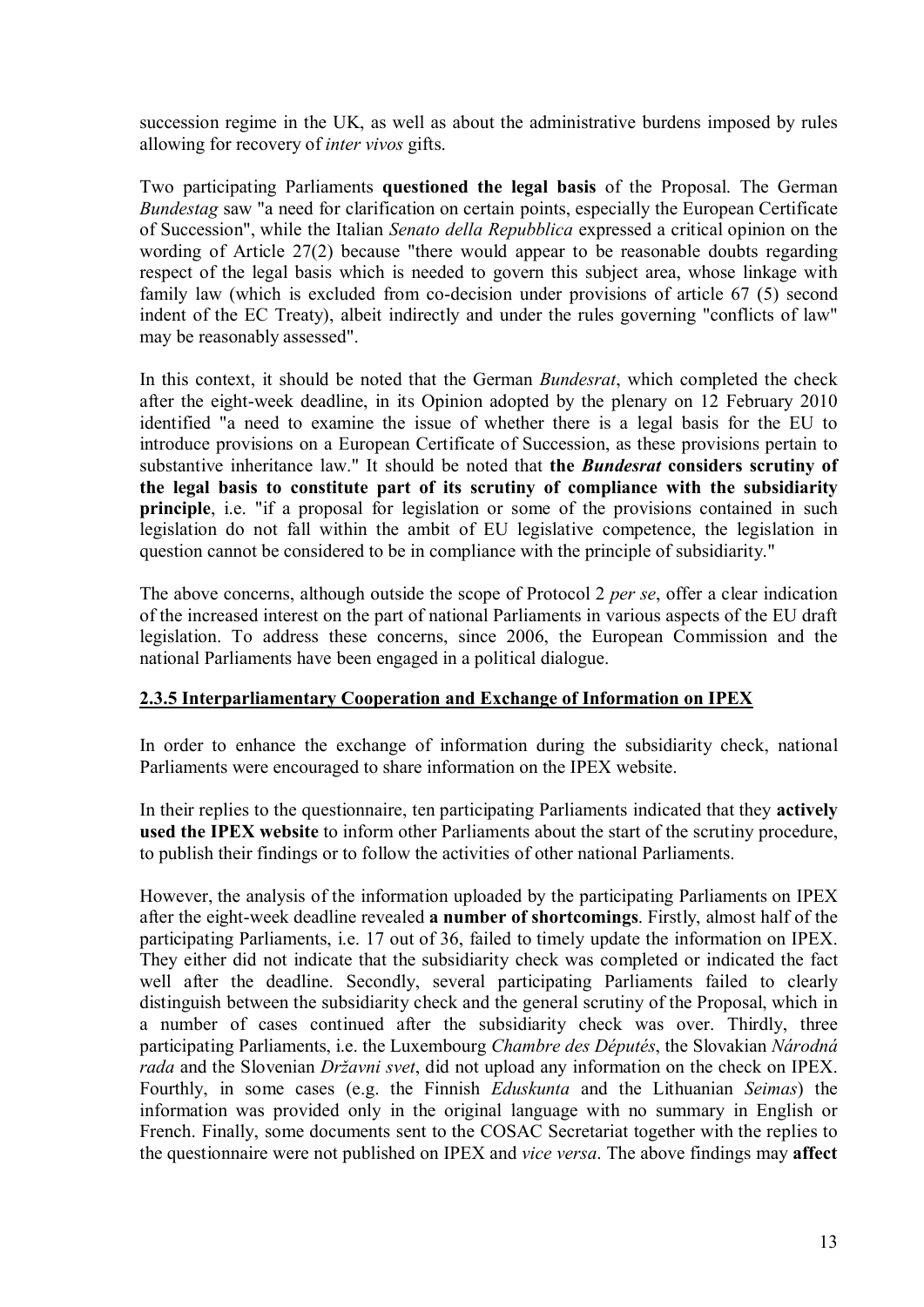**the reliability of IPEX** as a database for early and up-to-date information on the subsidiarity concerns of national Parliaments/Chambers.

As concerns **direct contacts** between the Parliaments, eight participating Parliaments reported contacts at the officials' level, especially through the network of national Parliaments' permanent representatives in Brussels. Also, some participating Parliaments reported cases of bilateral cooperation. For instance, the German *Bundestag* and the French *Assemblée nationale* each reported direct contacts between the secretariats of their Committees on European Affairs who communicated the results of the check to each other. The Italian *Senato della Repubblica*, on its part, reported that it took into consideration the opinion of the French *Assemblée nationale*.

## <span id="page-13-0"></span>**2.3.6 Difficulties Encountered During the Check**

In sharp contrast to the previous COSAC-coordinated subsidiarity checks, **a record high number** of participating Parliaments (i.e. 34 out of 36) **reported no particular difficulties** encountered during this check.

The only two participating Parliaments which commented on specific difficulties were the Portuguese *Assembleia da República* and the UK *House of Lords*. The Portuguese *Assembleia da República* had objective difficulties because of the general elections held on 27 September 2009. The parliamentary committees of the *Assembleia da República* started working only on 12 November 20009, thus reducing the time available for the subsidiarity check. The UK *House of Lords* reported that it had to shorten the normal six-week period for submitting written evidence to meet the deadline. Also, it was necessary for the *House of Lords* to form a view before the completion of all the sessions of oral evidence to the formal inquiry. Regardless of the facts mentioned above, both the Portuguese *Assembleia da República* and the UK *House of Lords* carried out the check and successfully completed it within the eight-week deadline.

#### <span id="page-13-1"></span>**2.3.7 Changes in the Rules of Procedure of National Parliaments**

**Three participating Parliaments reported recent or envisaged changes in their Rules of Procedure** with regard to the appraisal of the compliance of EU draft legislative acts with the principle of subsidiarity. These were the Dutch *Tweede Kamer*, the Irish *Houses of the Oireachtas*, the Polish *Senat*, and the Swedish *Riksdag*.

As concerns the participation of the Swedish *Riksdag* in decision-making in the EU under the Treaty of Lisbon, its Rules of Procedure have been amended to accommodate new procedures with regard to both subsidiarity checks of EU draft legislative acts and amendments to the Treaties (Chapters 2, 3, 4, 5 and 10 of the *Riksdag* Act).

In the Dutch *Tweede Kamer*, the changes concern the fact that as of the autumn of 2009, the joint subsidiarity committee of both Chambers of the *Staten-Generaal* ceased to operate (see part 2.2.3).

Two other participating Parliaments, i.e. the Irish *Houses of the Oireachtas* and the Polish *Senat* are considering the arrangements to be put in place to give effect to the enhanced role for national Parliaments under the Treaty of Lisbon. In the Irish *Houses of the Oireachtas*, it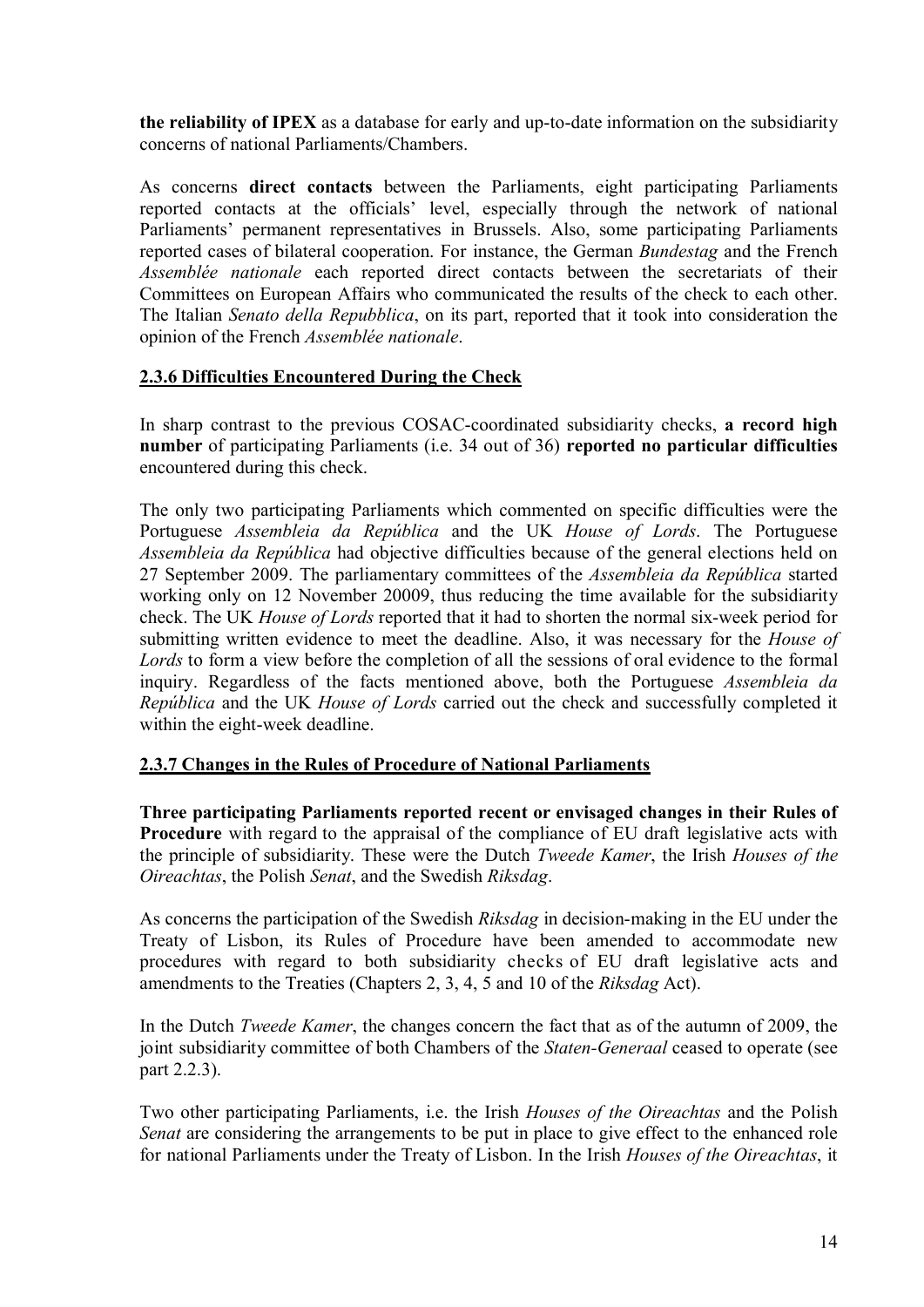is likely that the plenary will be afforded a more active role, particularly if a reasoned opinion on subsidiarity grounds is being considered within the *Oireachtas*. While the Polish *Senat* is of the opinion that its procedure for the appraisal of the compliance of EU draft legislative acts with the principle of subsidiarity developed throughout the COSAC pilot subsidiarity checks may be changed following the amendment of the *Act on Cooperation of the Council of Ministers with the Sejm and the Senat in matters related to Poland's membership in the EU* (henceforth "the Cooperation Act"). One major change likely to be introduced is to empower the *Senat* plenary to issue reasoned opinion on the non-compliance of a given proposal with the principle of subsidiarity, with a draft opinion having been prepared by the EU Affairs Committee and a specialised committee. The amendment of the Cooperation Act will make it necessary to change the Rules and Regulations of the *Senat*.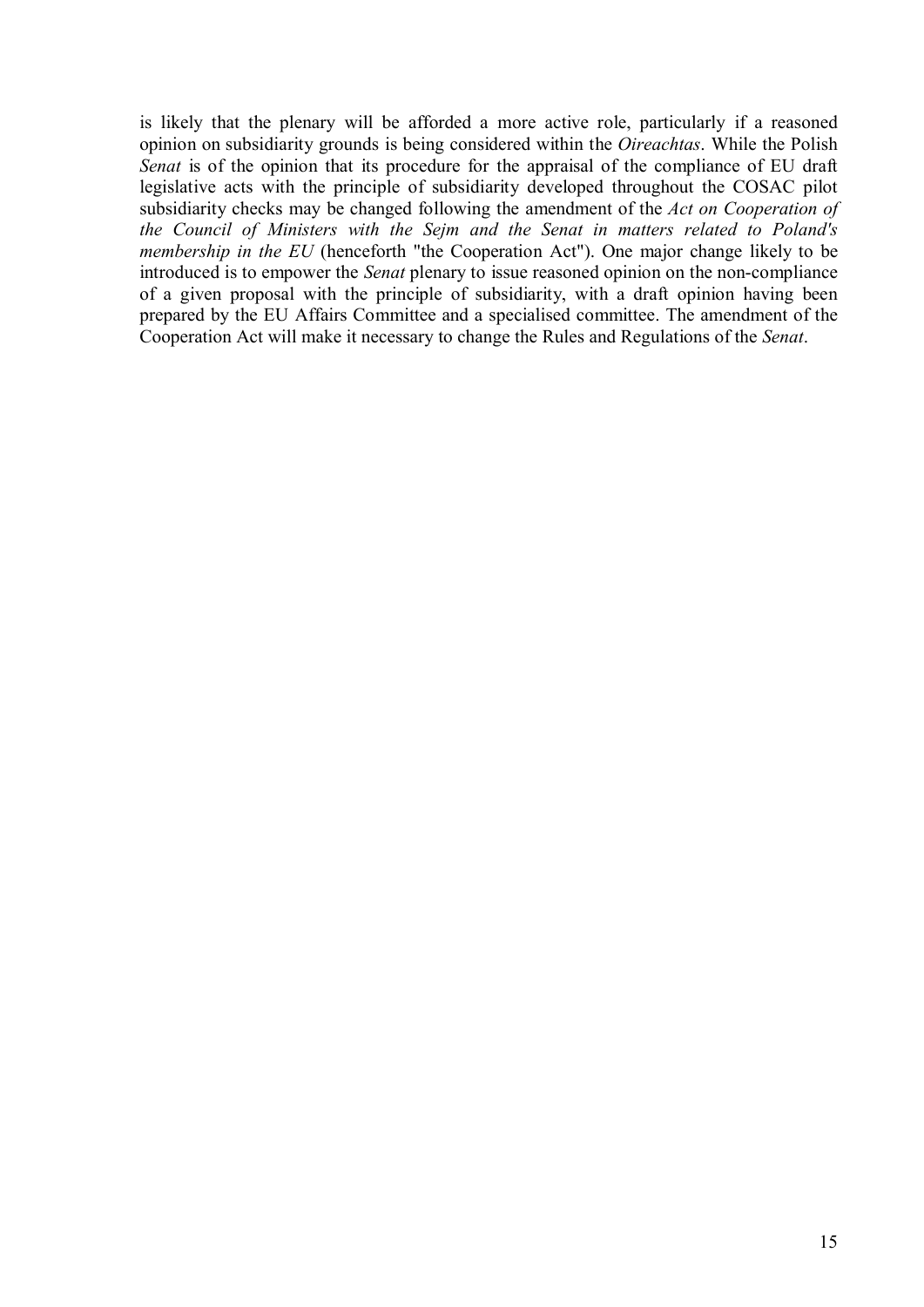<span id="page-15-0"></span>

| Country,<br><b>Chamber</b>                            | <b>Procedure used to</b><br>conduct the<br>check                                                                                                                                                                                                                                                                                                                                 | Cooperation<br>with other<br>national<br><b>Parliaments</b> | Publication<br>of findings                                                                                                                                                                           | Was a<br>breach<br>found? | Was a<br>reasoned<br>opinion<br>issued?                       | Was the<br>Com-<br>mission's<br>justification<br>satisfactory? | Any specific<br>difficulties<br>encountered<br>during the<br>check? |
|-------------------------------------------------------|----------------------------------------------------------------------------------------------------------------------------------------------------------------------------------------------------------------------------------------------------------------------------------------------------------------------------------------------------------------------------------|-------------------------------------------------------------|------------------------------------------------------------------------------------------------------------------------------------------------------------------------------------------------------|---------------------------|---------------------------------------------------------------|----------------------------------------------------------------|---------------------------------------------------------------------|
| Austria:<br><b>Bundesrat</b>                          | The check was<br>conducted by the<br>EU Committee.<br>The Ministry of<br>Justice provided a<br>position paper.<br>Officials of the<br>Ministry of Justice<br>provided oral<br>statements during<br>the Committee<br>session                                                                                                                                                      | Yes, via IPEX                                               | A summary<br>of the<br>proceedings<br>was<br>published on<br>the website<br>of the<br>Parliament.<br>Statement<br>was<br>published on<br><b>IPEX</b>                                                 | $\overline{No}$           | Yes,<br>in a form of<br>a Statement<br>of the EU<br>Committee | N <sub>0</sub>                                                 | N <sub>0</sub>                                                      |
| Belgium:<br>Chambre des<br><b>Représentants</b>       | The check was<br>conducted by the<br>Committee on<br>Justice. The<br>representative of<br>the Secretary of<br>State responsible<br>for family affairs<br>provided<br>information to the<br>Committee on the<br>compliance with<br>the principle of<br>subsidiarity                                                                                                               | N <sub>0</sub>                                              | The findings<br>were<br>published as<br>a parlia-<br>mentary<br>document                                                                                                                             | $\overline{No}$           | N <sub>0</sub>                                                | Yes                                                            | No                                                                  |
| Belgium:<br>Sénat                                     | The check was<br>conducted by the<br><b>Committee on</b><br><b>Justice. The final</b><br>vote was taken in<br>the plenary                                                                                                                                                                                                                                                        | No                                                          | The findings<br>were<br>published<br>on the<br>website of<br>the Sénat,<br>on IPEX<br>and as a<br>parliamen-<br>tary<br>document<br>distributed<br>to Members<br>and staff                           | <b>YES</b>                | YES,<br>in a form of<br>a<br>Conclusion                       | No                                                             | N <sub>0</sub>                                                      |
| <b>Bulgaria:</b><br><b>Narodno</b><br><b>Sabranie</b> | The check was<br>conducted at the<br>joint meeting of<br>the Committee on<br>European Affairs<br>and Oversight of<br>the European<br>Funds and the<br>Legal Affairs<br>Committee.<br>The Government<br>submitted an<br>explanatory<br>memorandum and<br>a position.<br>including<br>information on the<br>compliance of the<br>Proposal with the<br>principle of<br>subsidiarity | Yes, via IPEX                                               | The report of<br>the two<br>Committees<br>was<br>published<br>on the<br>website of<br>the<br>Narodno<br>Sabranie. A<br>summary of<br>the report<br>was<br>published in<br>the bulletin<br>"Euronews" | $\overline{No}$           | N <sub>0</sub>                                                | Yes                                                            | N <sub>0</sub>                                                      |

## **TABLE: KEY INFORMATION ON THE SUBSIDIARITY CHECK**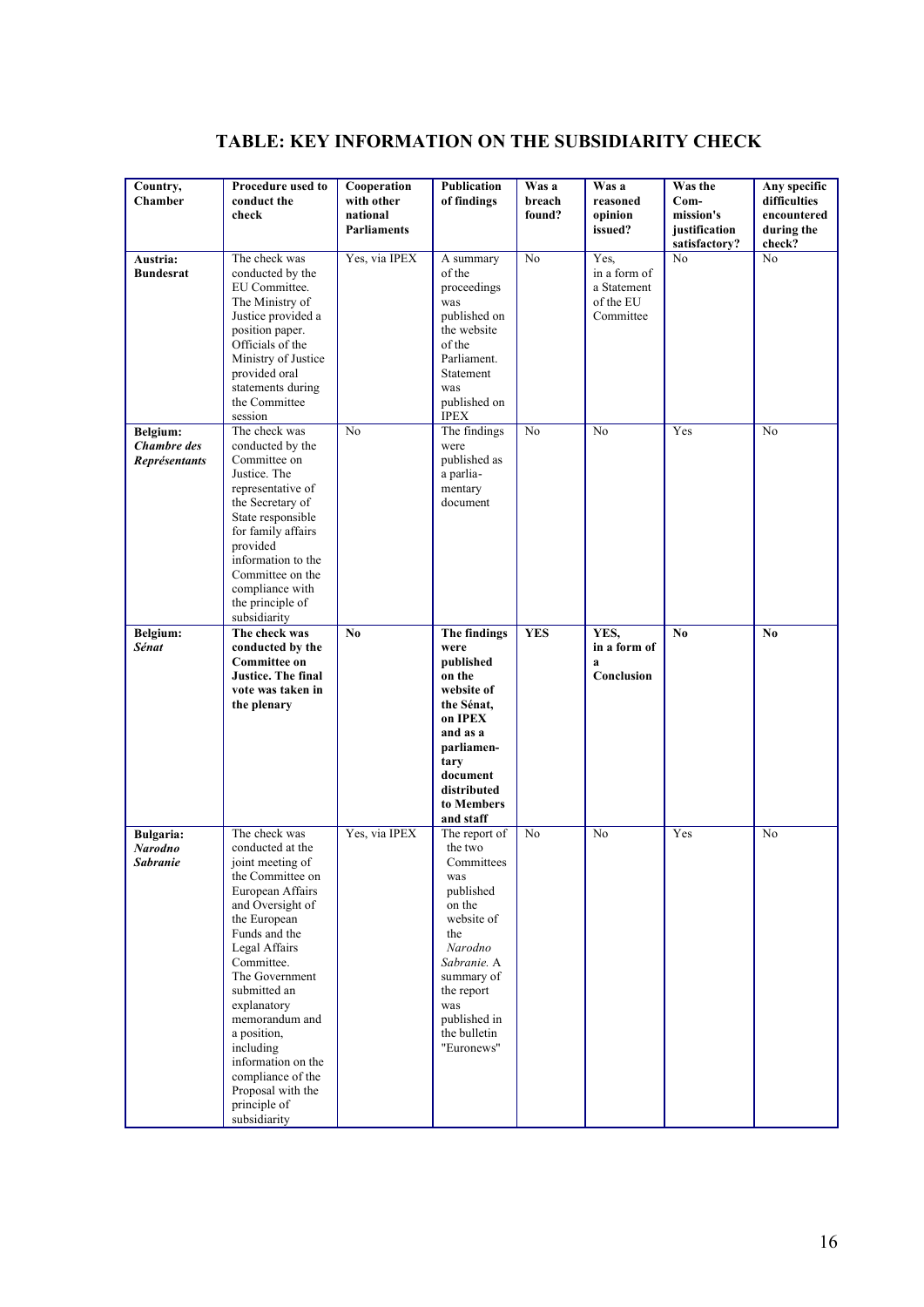| Country,<br>Chamber                                            | Procedure used to<br>conduct the<br>check                                                                                                                                                                                                                       | Cooperation<br>with other<br>national<br><b>Parliaments</b>                                 | Publication<br>of findings                                                                                                                                                                                               | Was a<br>breach<br>found? | Was a<br>reasoned<br>opinion<br>issued? | Was the<br>$Com-$<br>mission's<br>justification<br>satisfactory? | Any specific<br>difficulties<br>encountered<br>during the<br>check?               |
|----------------------------------------------------------------|-----------------------------------------------------------------------------------------------------------------------------------------------------------------------------------------------------------------------------------------------------------------|---------------------------------------------------------------------------------------------|--------------------------------------------------------------------------------------------------------------------------------------------------------------------------------------------------------------------------|---------------------------|-----------------------------------------|------------------------------------------------------------------|-----------------------------------------------------------------------------------|
| <b>The Czech</b><br><b>Republic:</b><br>Poslanecká<br>sněmovna | The check was<br>conducted by the<br>Committee for<br>European Affairs.<br>The Government<br>provided its<br>preliminary<br>position on the<br>Proposal without<br>any particular<br>reference to the<br>principle of<br>subsidiarity                           | Yes, on the<br>officials' level,<br>namely by e-<br>mail                                    | The findings<br>were<br>incorporated<br>in the<br>Committee<br>resolution<br>which is<br>available to<br>the public of<br>the website<br>of the<br>Poslanecká<br>sněmovna. It<br>was also<br>published on<br>$\it{IPEX}$ | $\overline{No}$           | Yes.<br>in a form of<br>a Resolution    | Yes                                                              | N <sub>0</sub>                                                                    |
| <b>The Czech</b><br>Republic:<br>Sénat                         | The check was<br>conducted by the<br>Committee on EU<br>Affairs which<br>adopted a<br>resolution. The<br>Government<br>provided an<br>explanatory<br>memorandum<br>which stated that<br>the Proposal fully<br>complied with the<br>principle of<br>subsidiarity | Yes, via<br>representatives<br>of national<br>Parliaments in<br>Brussels and<br><b>IPEX</b> | The<br>resolution<br>was<br>published on<br>the website<br>of the Sénat<br>and on IPEX                                                                                                                                   | No                        | N <sub>0</sub>                          | Yes                                                              | N <sub>0</sub>                                                                    |
| Cyprus:<br>Vouli Ton<br><b>Antiprosopon</b>                    | The check was<br>conducted by the<br>Parliamentary<br>Committee on<br>European Affairs.<br>The Ministry of<br>Justice and Public<br>Order as well as<br>the Office of the<br>Attorney General,<br>submitted their<br>opinion and/or<br>views on the<br>Proposal | No                                                                                          | No                                                                                                                                                                                                                       | No                        | No                                      | Yes                                                              | No                                                                                |
| Denmark:<br><b>Folketing</b>                                   | The check was<br>conducted by the<br>European Affairs<br>Committee and the<br>Legal Affairs<br>Committee. The<br>Government<br>provided a<br>subsidiarity note                                                                                                  | $\overline{No}$                                                                             | The findings<br>were<br>published on<br>the website<br>of the<br>Folketing                                                                                                                                               | $\overline{No}$           | Yes, in a<br>form of an<br>Opinion      | Yes                                                              | N <sub>0</sub>                                                                    |
| Estonia:<br><b>Riigikogu</b>                                   | The Legal Affairs<br>Committee gave its<br>opinion to the<br>European Union<br>Affairs Committee<br>which took the<br>final decision. The<br>Government<br>provided its<br>position                                                                             | <b>Through IPEX</b><br>and permanent<br>representatives<br>in Brussels.                     | The<br>positions of<br>the<br>Committees<br>are public.<br>The minutes<br>of the<br>meetings are<br>published on<br>the Riigikogu<br>website                                                                             | $\overline{No}$           | $\overline{No}$                         | Yes                                                              | No, but the<br>check was<br>not<br>completed<br>within the 8-<br>week<br>deadline |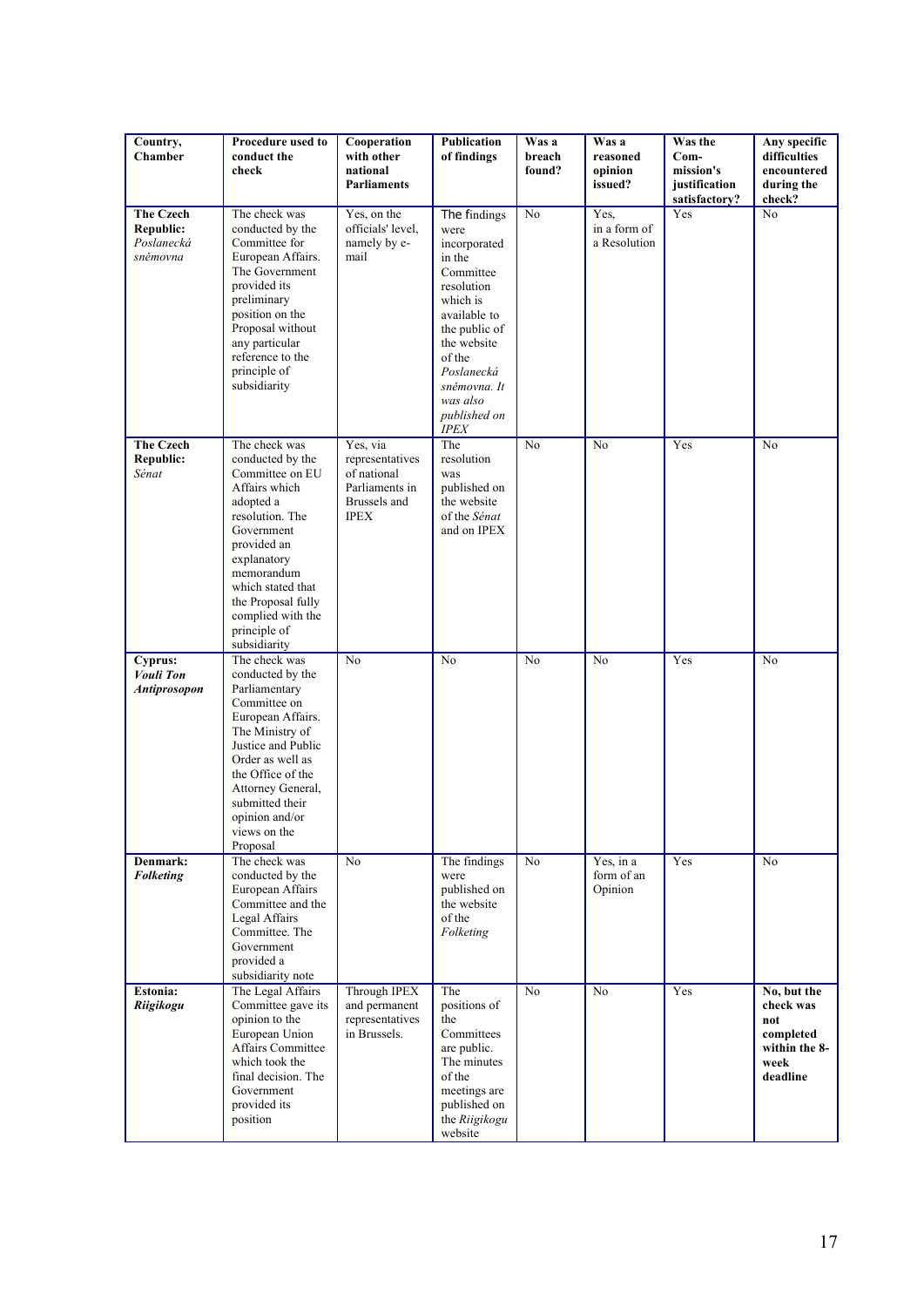| Country,<br>Chamber                                      | Procedure used to<br>conduct the check                                                                                                                                                                                                                                                                                                                                      | Cooperation<br>with other<br>national<br><b>Parliaments</b>                                                                                                                                                                                 | Publication<br>of findings                                                                                                                                                             | Was a<br>breach<br>found? | Was a<br>reasoned<br>opinion<br>issued? | Was the<br>$Com-$<br>mission's<br>justification                                                                                                                                                                                                                                                        | Any specific<br>difficulties<br>encountered<br>during the |
|----------------------------------------------------------|-----------------------------------------------------------------------------------------------------------------------------------------------------------------------------------------------------------------------------------------------------------------------------------------------------------------------------------------------------------------------------|---------------------------------------------------------------------------------------------------------------------------------------------------------------------------------------------------------------------------------------------|----------------------------------------------------------------------------------------------------------------------------------------------------------------------------------------|---------------------------|-----------------------------------------|--------------------------------------------------------------------------------------------------------------------------------------------------------------------------------------------------------------------------------------------------------------------------------------------------------|-----------------------------------------------------------|
| Ireland:<br><b>Houses</b><br>of the<br><b>Oireachtas</b> | The check<br>was conducted by the<br>Joint Committee on<br>European Scrutiny.<br>As this is the<br>committee with the<br>primary<br>responsibility for<br>subsidiarity checks<br>and the scrutiny of<br>EU legislative<br>proposals, no other<br>committees were<br>involved.<br>Information was<br>provided by the<br>Department of<br>Justice, Equality and<br>Law Reform | Yes,<br>increased use<br>of IPEX. The<br><b>Oireachtas</b><br>Liaison<br>Officer in<br><b>Brussels</b><br>provided<br>timely<br>information<br>received<br>from<br>colleagues<br>from other<br>national<br>Parliaments                      | The<br>Committee<br>decision was<br>posted on the<br>website of<br>the Joint<br>Committee                                                                                              | $\overline{No}$           | $\overline{No}$                         | satisfactory?<br>The<br>Commission's<br>justification<br>was found to<br>be far more<br>complete than<br>in some<br>previous<br>subsidiarity<br>checks. There<br>were more<br>quantitative /<br>qualitative<br>measures<br>given which<br>aids the depth<br>of analysis in<br>the impact<br>assessment | check?<br>No                                              |
| Italy:<br>Camera dei<br>Deputati                         | The Committee on<br>EU Policies issued an<br>opinion to the<br>Committee on Justice                                                                                                                                                                                                                                                                                         | Through<br><b>IPEX</b>                                                                                                                                                                                                                      | N <sub>0</sub>                                                                                                                                                                         | N <sub>0</sub>            | No                                      | Yes                                                                                                                                                                                                                                                                                                    | N <sub>0</sub>                                            |
| Italy:<br>Senato della<br>Repubblica                     | The Committee on<br>European Union<br>Policies issued an<br>opinion to the<br>Committee on Justice                                                                                                                                                                                                                                                                          | The opinion<br>of the French<br>Assemblée<br>nationale<br>was taken<br>into<br>consideration                                                                                                                                                | A summary<br>report of the<br>sittings,<br>including the<br>opinion, was<br>published on<br>the website<br>of the<br>Senato. The<br>opinion was<br>also<br>published on<br><b>IPEX</b> | N <sub>0</sub>            | No                                      | $\overline{\phantom{a}}$                                                                                                                                                                                                                                                                               | N <sub>0</sub>                                            |
| Finland:<br>Eduskunta                                    | The check was<br>conducted by the<br>Legal Affairs<br>Committee                                                                                                                                                                                                                                                                                                             | N <sub>0</sub>                                                                                                                                                                                                                              | No                                                                                                                                                                                     | No                        | No                                      | Yes                                                                                                                                                                                                                                                                                                    | N <sub>o</sub>                                            |
| <b>France:</b><br>Assemblée<br>nationale                 | The check was<br>conducted by the<br>Committee on<br>European Affairs and<br>the Committee on<br>Constitutional acts,<br>Legislation and<br>General<br>Administration,<br>which took the final<br>decision. The<br>Minister of Justice<br>gave oral evidence to<br>the Committee on<br>European Affairs                                                                     | Yes, through<br>the<br>Permanent<br>Representati<br>ve in<br>Brussels.<br>The<br>secretariat of<br>the<br>Committee<br>on European<br>Affairs sent<br>the Opinion<br>to the<br>correspondin<br>g Committee<br>of the<br>German<br>Bundestag | The findings<br>were<br>published on<br>the website<br>of the<br>Assemblée<br>nationale                                                                                                | No                        | Yes, in a<br>form of an<br>Opinion      | $\overline{\phantom{a}}$                                                                                                                                                                                                                                                                               | $\blacksquare$                                            |
| France:<br>Sénat                                         | The check was<br>conducted by the<br>Committee on<br>European Affairs and<br>the Committee on<br>Laws (on substance)                                                                                                                                                                                                                                                        | No                                                                                                                                                                                                                                          | The findings<br>were<br>published on<br>the website<br>of the Sénat                                                                                                                    | $\overline{No}$           | No                                      | Yes                                                                                                                                                                                                                                                                                                    | No                                                        |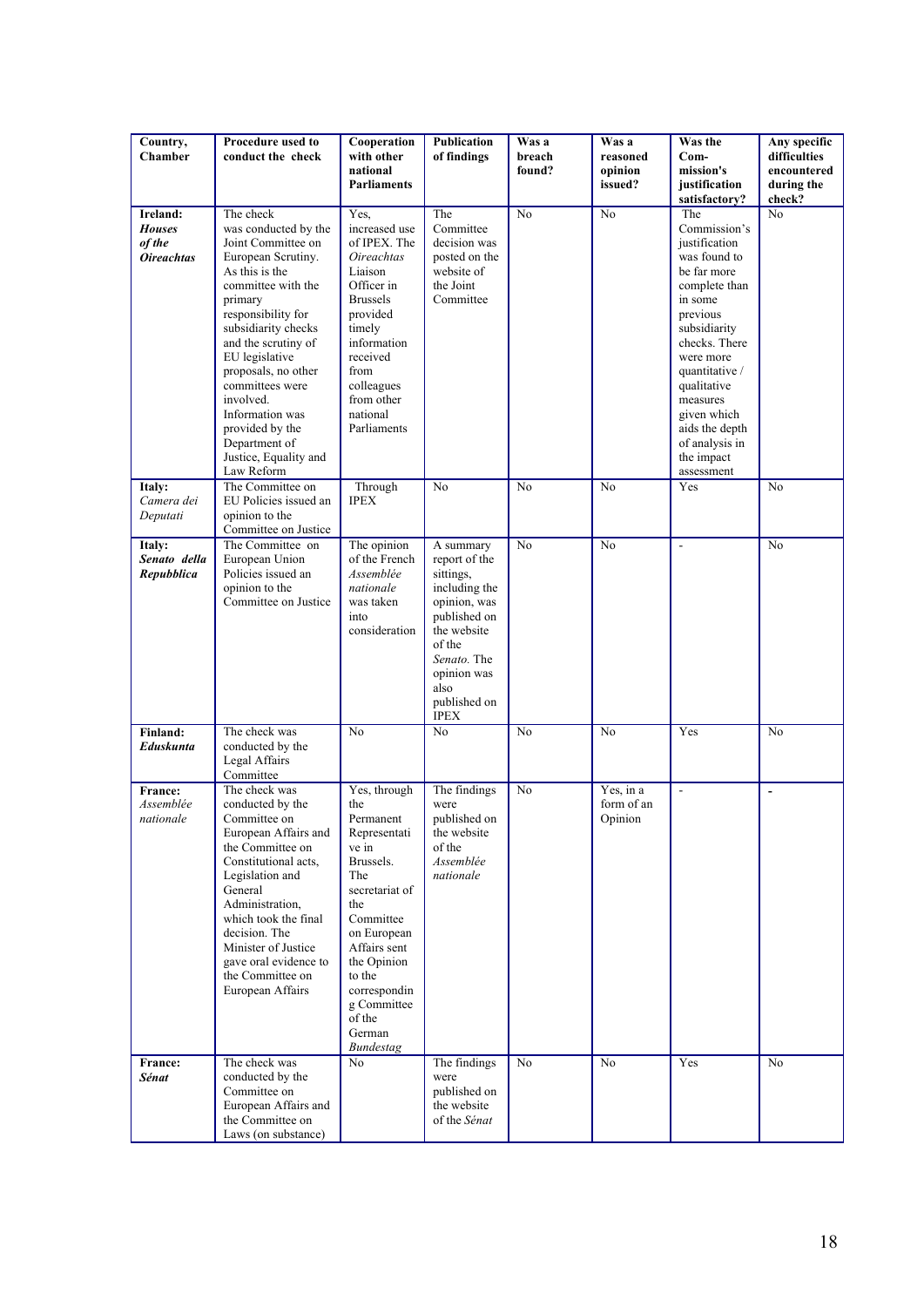| Country,<br>Chamber             | Procedure used to<br>conduct the check                                                                                                                                                                                                                                                                                                                                                                                                                                                                                                                                                                         | Cooperation<br>with other<br>national<br><b>Parliaments</b>                                                                                                                                                                                                                       | Publication<br>of findings                                                                                                                                                         | Was a<br>breach<br>found?                                                                                                                                                                                                                                                                                                                                                                                                                            | Was a<br>reasoned<br>opinion<br>issued? | Was the<br>$Com-$<br>mission's<br>justification                                                                                                             | Any specific<br>difficulties<br>encountered<br>during the                                                                                                                                                                                                                                                                                                                                               |
|---------------------------------|----------------------------------------------------------------------------------------------------------------------------------------------------------------------------------------------------------------------------------------------------------------------------------------------------------------------------------------------------------------------------------------------------------------------------------------------------------------------------------------------------------------------------------------------------------------------------------------------------------------|-----------------------------------------------------------------------------------------------------------------------------------------------------------------------------------------------------------------------------------------------------------------------------------|------------------------------------------------------------------------------------------------------------------------------------------------------------------------------------|------------------------------------------------------------------------------------------------------------------------------------------------------------------------------------------------------------------------------------------------------------------------------------------------------------------------------------------------------------------------------------------------------------------------------------------------------|-----------------------------------------|-------------------------------------------------------------------------------------------------------------------------------------------------------------|---------------------------------------------------------------------------------------------------------------------------------------------------------------------------------------------------------------------------------------------------------------------------------------------------------------------------------------------------------------------------------------------------------|
| Germany:<br><b>Bundestag</b>    | The check was<br>conducted by the<br>Committee on<br>Legal Affairs (the<br>lead committee)<br>and the Committee<br>on European Union<br>Affairs (in advisory<br>capacity).<br>The final decision<br>was taken by the<br>plenary. The<br>Federal Ministry of<br>Justice provided a<br>written information<br>/ report                                                                                                                                                                                                                                                                                           | The<br>Committee<br>on European<br>Union<br>Affairs<br>communicate<br>d with the<br>French<br>Assemblée<br>nationale on<br>the results of<br>the check                                                                                                                            | The decision<br>of the<br>Bundestag<br>was<br>published on<br>the IPEX in<br>English and<br>French in<br>order to<br>inform other<br>Parliaments<br>on the results<br>of the check | $\overline{No}$                                                                                                                                                                                                                                                                                                                                                                                                                                      | No                                      | satisfactory?<br>During the<br>parliamentary<br>discussions<br>the<br>Commission's<br>justification<br>was not<br>criticized for<br>not being<br>sufficient | check?<br>No                                                                                                                                                                                                                                                                                                                                                                                            |
| Germany:<br><b>Bundesrat</b>    | The Committee for<br>European Union<br>Questions (the lead<br>committee)<br>deliberates on the<br>basis of<br>recommendations<br>from the relevant<br>specialised<br>committees. The<br>Committee on<br>Legal Affairs which<br>examined the<br>Proposal deferred<br>its deliberations<br>until 27 January<br>$2010$ to give the<br>Ministries of<br>Justice in various<br>federal states an<br>opportunity to<br>comment on the<br>Proposal.<br>The Federal<br>Government<br>provided a brief<br>report paper on the<br>Proposal. The final<br>opinion was<br>adopted by the<br>plenary on 12<br>February 2010 | No, but<br>results of the<br>deliberations<br>in other<br>national<br>Parliaments<br>were<br>consulted via<br>IPEX.<br>Progress on<br>deliberations<br>and the<br>interim<br>outcome of<br>deliberations<br>in the<br><b>Bunderat</b><br>were also<br>published on<br><b>IPEX</b> | No, because<br>deliberations<br>were<br>postponed                                                                                                                                  | In the<br>Opinion of<br>12 February<br>2010, the<br><b>Bundesrat</b><br>did not<br>comment<br>on the<br>principle of<br>subsidiarity,<br>but<br>considered<br>that there is<br>a need to<br>examine the<br>issue of the<br>legal basis<br>for the<br>Proposal.<br>The<br><b>Bundesrat</b><br>considers<br>scrutiny of<br>the legal<br>basis to<br>constitute<br>part of its<br>scrutiny of<br>compliance<br>with the<br>principle of<br>subsidiarity | ÷,                                      | No objections                                                                                                                                               | No, but the<br>check was<br>not<br>completed<br>within the 8-<br>week<br>deadline.<br>If the early<br>warning<br>system had<br>already been<br>applicable to<br>the Proposal,<br>the<br><b>Bundesrat</b><br>would have<br>adopted an<br>Opinion on<br>the principle<br>οf<br>subsidiarity<br>within the 8-<br>week<br>deadline and<br>would have<br>deferred its<br>deliberations<br>on other<br>points |
| Greece:<br>Vouli ton<br>Ellinon | The check was<br>conducted at the<br>joint meeting of the<br><b>Special Standing</b><br>Committee for<br>European affairs<br>and the Standing<br>Committee for<br>Public<br>Administration,<br>Public Order and<br>Justice. The<br>Ministry of Justice,<br>Transparency and<br>Human Rights<br>provided a<br>memorandum. The<br>Minister gave oral<br>presentation                                                                                                                                                                                                                                             | No, but<br>consulted<br>IPEX on the<br>findings of<br>other<br>national<br>Parliaments.<br>Also,<br>consulted the<br>Representa-<br>tive of the<br>Vouli ton<br>Ellinon<br>in Brussels                                                                                            | As soon as<br>the Opinion<br>was<br>approved by<br>the Bureau<br>of the<br>responsible<br>Committees<br>it was<br>uploaded on<br><b>IPEX</b>                                       | N <sub>0</sub>                                                                                                                                                                                                                                                                                                                                                                                                                                       | Yes,<br>in a form of<br>an Opinion      | $\blacksquare$                                                                                                                                              | No                                                                                                                                                                                                                                                                                                                                                                                                      |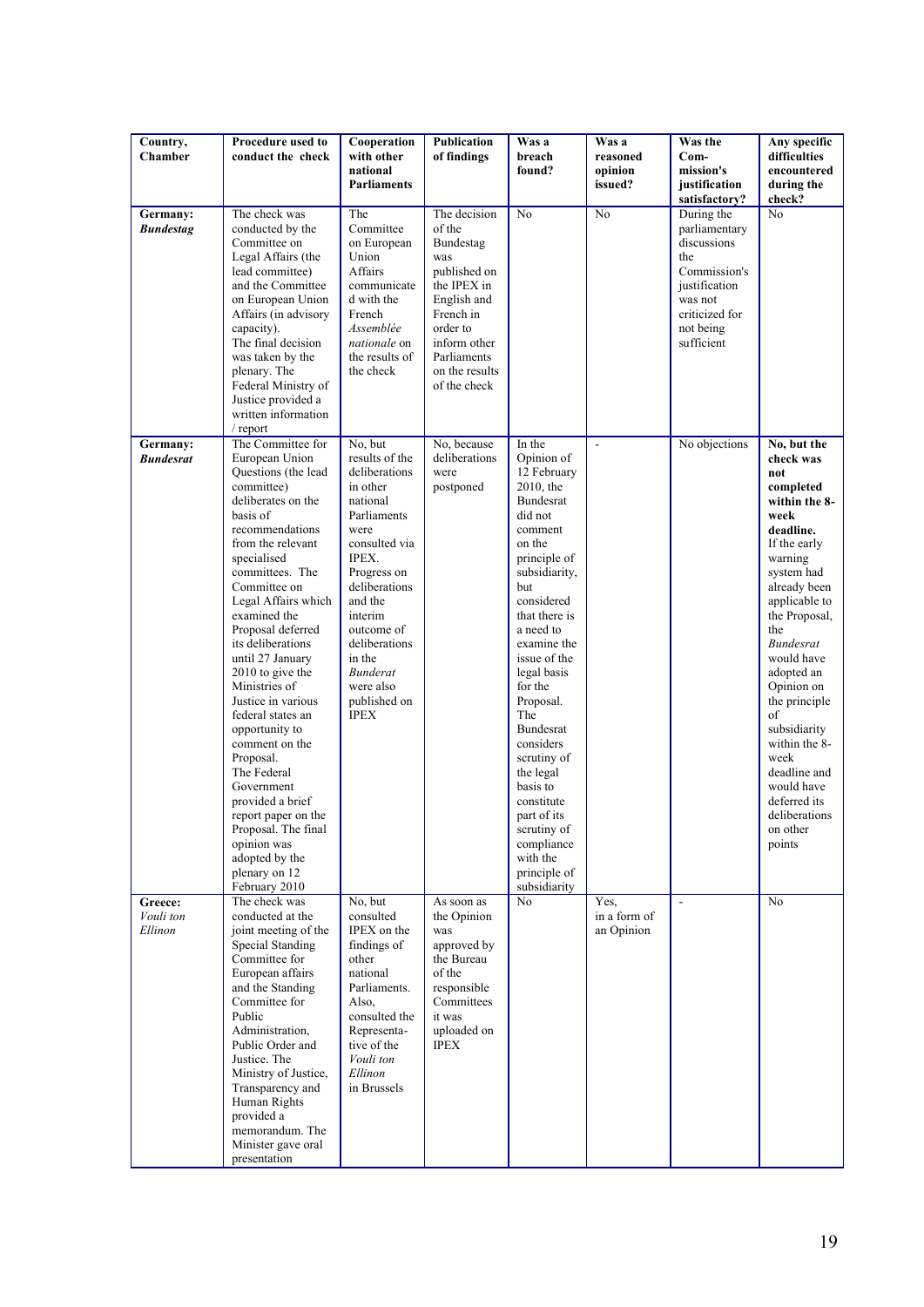| Country,<br>Chamber         | Procedure used to<br>conduct the check                                                                                                                                                                                                                                                                                                                                                                                                                                                    | Cooperation<br>with other<br>national<br><b>Parliaments</b>                                                                                                                                                                                   | Publication<br>of findings                                                                                                                                                                                                               | Was a<br>breach<br>found? | Was a<br>reasoned<br>opinion<br>issued? | Was the<br>Com-<br>mission's<br>justification<br>satisfactory?                                                                                                         | Any specific<br>difficulties<br>encountered<br>during the<br>check? |
|-----------------------------|-------------------------------------------------------------------------------------------------------------------------------------------------------------------------------------------------------------------------------------------------------------------------------------------------------------------------------------------------------------------------------------------------------------------------------------------------------------------------------------------|-----------------------------------------------------------------------------------------------------------------------------------------------------------------------------------------------------------------------------------------------|------------------------------------------------------------------------------------------------------------------------------------------------------------------------------------------------------------------------------------------|---------------------------|-----------------------------------------|------------------------------------------------------------------------------------------------------------------------------------------------------------------------|---------------------------------------------------------------------|
| Hungary:<br>Országgyűlés    | The check was<br>conducted by the<br>Committee on<br>European Affairs                                                                                                                                                                                                                                                                                                                                                                                                                     | Yes, the<br>Committee<br>cooperated<br>through the<br>permanent<br>representativ<br>es in<br>Brussels and<br>through<br>COSAC                                                                                                                 | The minutes<br>of the<br>Committee<br>meeting and<br>a short<br>memo<br>summarising<br>the main<br>discussion<br>points were<br>published on<br>the website<br>of the<br>Committee.<br>The Opinion<br>was<br>published on<br><b>IPEX</b> | $\overline{No}$           | No                                      | Yes, although<br>the<br>Committee<br>underlined the<br>necessity of<br>the respect of<br>Member<br>States'<br>national<br>traditions in<br>the field of<br>successions | No                                                                  |
| Latvia:<br><b>Saeima</b>    | The Committee on<br>European Affairs<br>(took the final<br>decision) and the<br>Committee on<br>Legal Affairs<br>performed the<br>check. Chairperson<br>and Members of the<br>Committee on<br>Legal Affairs<br>participated in the<br>meeting of the<br>Committee on<br>European Affairs.<br>The Ministry of<br>Justice provided an<br>opinion on the<br>compliance of the<br>Proposal with the<br>principles of<br>subsidiarity and<br>proportionality                                   | Not directly,<br>but the<br>Committee<br>on European<br>Affairs<br>followed the<br>course of the<br>check in<br>other<br>national<br>Parliaments<br>through<br>IPEX and the<br>Permanent<br>Representa-<br>tive of the<br>Saeima to<br>the EU | A press<br>release on<br>the last<br>meeting of<br>the<br>Committee<br>on European<br>Affairs was<br>sent to the<br>Latvian news<br>agencies                                                                                             | No                        | No                                      | Yes                                                                                                                                                                    | $\overline{No}$                                                     |
| Lithuania:<br><b>Seimas</b> | The check was<br>carried out by three<br>parliamentary<br>committees: the<br>Committee on<br>European Affairs<br>(lead committee)<br>and two specialised<br>committees, the<br>Committee on<br>Legal Affairs and<br>the Committee on<br>Human Rights (the<br>latter two submitted<br>their expert<br>conclusions). The<br>Ministry of Justice,<br>the Supreme Court<br>of Lithuania and the<br>European Law<br>Department under<br>the Ministry of<br>Justice submitted<br>their opinions | Yes, through<br>IPEX and the<br>Seimas<br>Permanent<br>Representa-<br>tive to the<br>EU                                                                                                                                                       | No                                                                                                                                                                                                                                       | No                        | No                                      | Yes                                                                                                                                                                    | No                                                                  |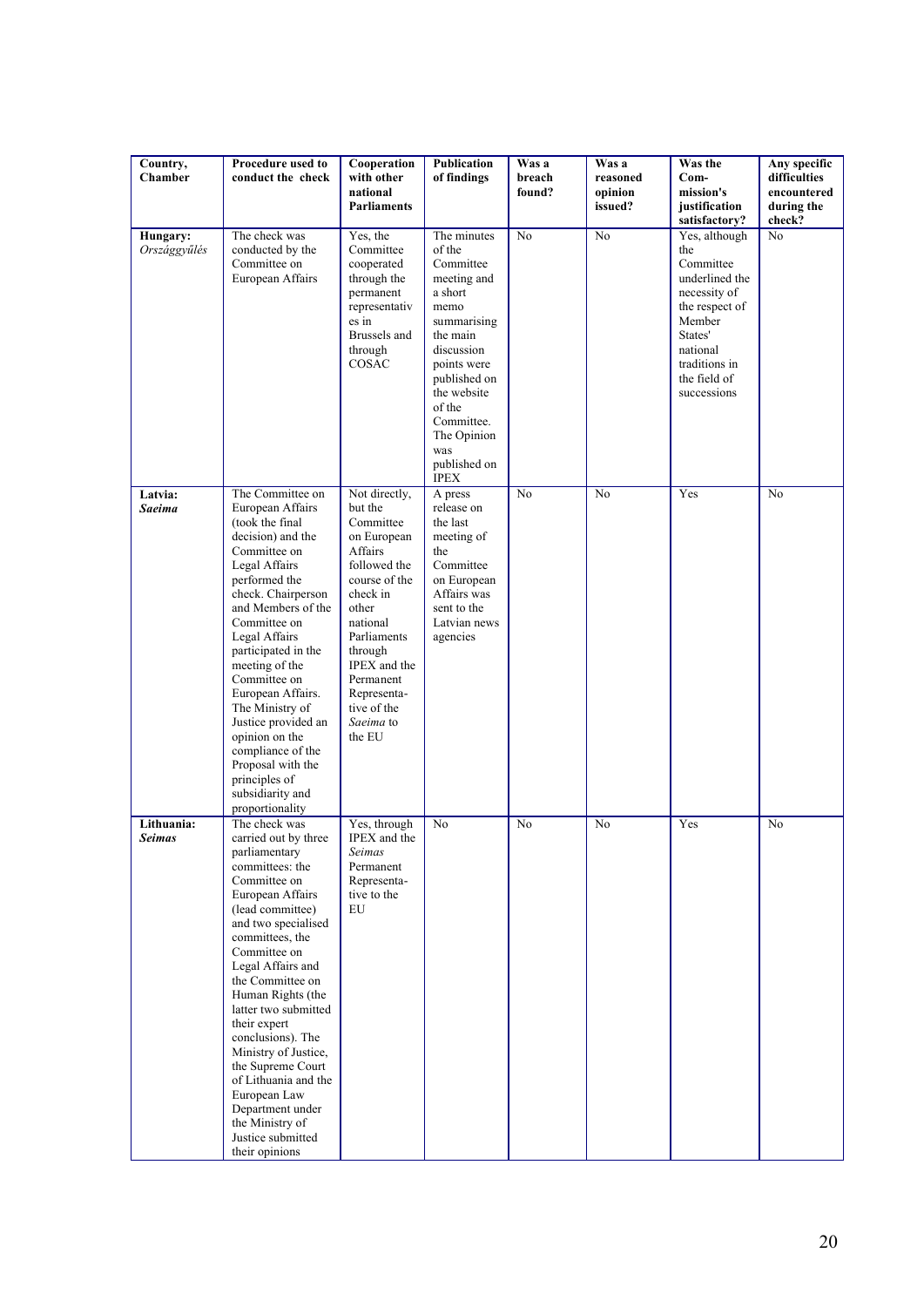| Country,<br>Chamber                    | Procedure used to<br>conduct the check                                                                                                                                                                                                                                                                                                                                                                                                                                                                                             | Cooperation<br>with other<br>national<br><b>Parliaments</b> | Publication<br>of findings                                                                         | Was a<br>breach<br>found? | Was a<br>reasoned<br>opinion<br>issued?                                                                                      | Was the<br>Com-<br>mission's<br>justification<br>satisfactory? | Any specific<br>difficulties<br>encountered<br>during the<br>check? |
|----------------------------------------|------------------------------------------------------------------------------------------------------------------------------------------------------------------------------------------------------------------------------------------------------------------------------------------------------------------------------------------------------------------------------------------------------------------------------------------------------------------------------------------------------------------------------------|-------------------------------------------------------------|----------------------------------------------------------------------------------------------------|---------------------------|------------------------------------------------------------------------------------------------------------------------------|----------------------------------------------------------------|---------------------------------------------------------------------|
| Luxembourg:<br>Chambre des<br>Députés  | The check was<br>conducted by the<br>Committee on<br>Legal Affairs.<br>Representatives of<br>the Government<br>participated at the<br>Committee<br>meetings and<br>submitted<br>information of<br>technical nature on<br>the Proposal                                                                                                                                                                                                                                                                                              | No                                                          | $\overline{No}$                                                                                    | $\overline{No}$           | Yes,<br>in a form of<br>an Opinion<br>on the<br>conformity<br>of the<br>Proposal<br>with the<br>principle of<br>subsidiarity | Yes                                                            | $\overline{No}$                                                     |
| The<br>Netherlands:<br>Tweede<br>Kamer | The Subsidiarity<br><b>Check Committee</b><br>asked for an<br>opinion of the<br>Standing<br>Committee on<br>Justice. The opinion<br>was endorsed by<br>the Subsidiarity<br><b>Check Committee</b><br>which decided to<br>sent to the<br>European<br>Commission a joint<br>letter with the<br>Eerste Kamer. The<br>Committee issued a<br>proposal to the<br>plenary which took<br>the final decision.<br>The Government<br>provided<br>information on the<br>compliance of the<br>Proposal with the<br>principle of<br>subsidiarity | No                                                          | The findings<br>were<br>published in<br>the official<br>Parliamenta-<br>ry records                 | No                        | $\overline{No}$                                                                                                              | There were no<br>complaints as<br>to the<br>justification      | $\overline{No}$                                                     |
| The<br>Netherlands:<br>Eerste Kamer    | The Proposal was<br>scrutinised by the<br>Standing<br>Committee for the<br>JHA Council of the<br>Eerste Kamer,<br>which drafted an<br>opinion for<br>adoption by the<br>plenary.<br>The final decision<br>was taken by the<br>plenary of the<br>Eerste Kamer and a<br>joint letter was<br>signed by the<br>Presidents of both<br>Chambers of the<br>States General. The<br>Government sent a<br>so-called 'BNC-<br>fiche' containing a<br>brief analysis of the<br>Proposal                                                        | No                                                          | The findings<br>were<br>published on<br>the Europa-<br>poorte<br>website of<br>the Eerste<br>Kamer | No                        | Yes, in a<br>form of a<br>joint letter                                                                                       | Yes                                                            | No                                                                  |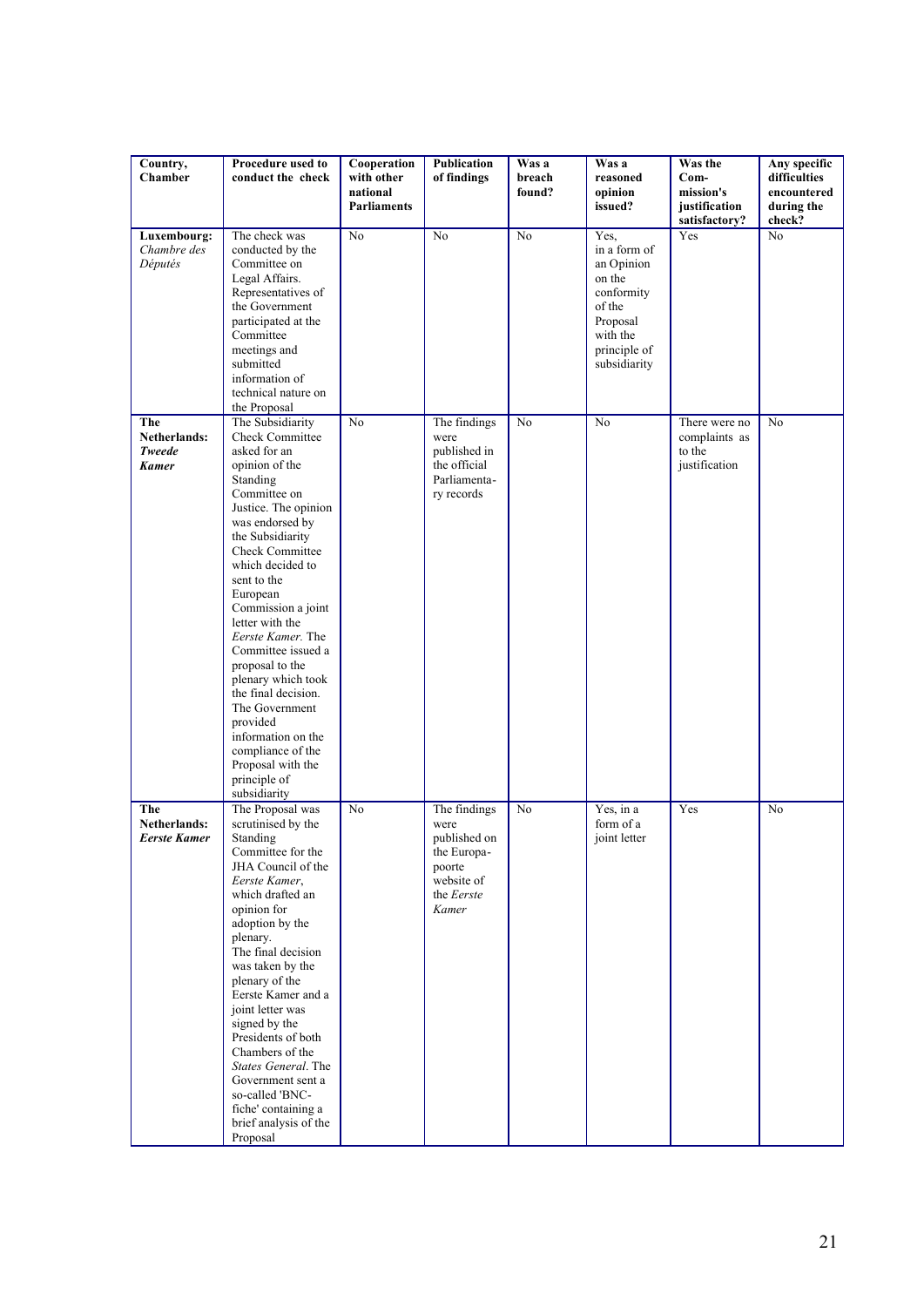| Country,<br>Chamber                        | Procedure used to<br>conduct the check                                                                                                                                                                                                                                                                                                                                                                                         | Cooperation<br>with other<br>national<br><b>Parliaments</b> | Publication<br>of findings                                                                                                                                                | Was a<br>breach<br>found? | Was a<br>reasoned<br>opinion<br>issued? | Was the<br>Com-<br>mission's<br>justification<br>satisfactory?   | Any specific<br>difficulties<br>encountered<br>during the<br>check?                                                                                                                                                                                        |
|--------------------------------------------|--------------------------------------------------------------------------------------------------------------------------------------------------------------------------------------------------------------------------------------------------------------------------------------------------------------------------------------------------------------------------------------------------------------------------------|-------------------------------------------------------------|---------------------------------------------------------------------------------------------------------------------------------------------------------------------------|---------------------------|-----------------------------------------|------------------------------------------------------------------|------------------------------------------------------------------------------------------------------------------------------------------------------------------------------------------------------------------------------------------------------------|
| Poland:<br>Sejm                            | The check was<br>conducted by the<br>Committee on<br>European Union<br>Affairs, which is a<br>specialised body<br>giving opinions on<br>EU matters on behalf<br>of the Sejm                                                                                                                                                                                                                                                    | No                                                          | The<br>Committee<br>Opinion was<br>published on<br>its website.<br>Transcript of<br>the<br>Committee<br>meeting was<br>made<br>available on<br>the website<br>of the Sejm | $\overline{No}$           | $\overline{No}$                         | Yes                                                              | $\overline{No}$                                                                                                                                                                                                                                            |
| Poland:<br><b>Senat</b>                    | The check was<br>conducted by the<br>Committee on<br>European Union<br>Affairs (lead<br>committee) and the<br>Committee on<br>Human Rights, the<br>Rule of Law and<br>Petitions. The<br>Government<br>submitted its written<br>position. A<br>government official<br>provided additional<br>information at the<br>Committee meeting                                                                                            | N <sub>0</sub>                                              | A report on<br>the<br>subsidiarity<br>check was<br>published on<br>the website<br>of the<br>Committee<br>on European<br>Union<br>Affairs and<br>on IPEX                   | N <sub>0</sub>            | N <sub>0</sub>                          | Yes                                                              | No                                                                                                                                                                                                                                                         |
| Portugal:<br>Assembleia<br>da<br>República | The check was<br>conducted by the<br>Committee on<br>European Affairs<br>(lead committee),<br>which always<br>triggers the scrutiny<br>process and the<br>Committee on<br>Constitutional<br>Affairs, Freedoms,<br>Rights and<br>Guarantees,<br>competent for the<br>issued covered by the<br>Proposal. The official<br>communication to the<br>EU institutions was<br>made by the Speaker<br>of the Assembleia da<br>República | <b>IPEX</b> was<br>consulted                                | The findings<br>were<br>uploaded on<br><b>IPEX</b>                                                                                                                        | No                        | Yes.<br>in a form of<br>an Opinion      | No.<br>additional<br>justifications<br>would have<br>been useful | Because of<br>general<br>elections<br>held on 27<br>September<br>2009, the<br>parliamen-<br>tary<br>committees<br>started<br>working only<br>on 12<br>November.<br>This reduced<br>the number<br>of weeks<br>available for<br>the<br>subsidiarity<br>check |
| Romania:<br>Parlamentul<br>României        | The check was<br>conducted by the<br>European Affairs<br>Committee of the<br>Parlamentul<br>României (lead<br>committee), the<br>Committee for Legal<br>Matters, Discipline<br>and Immunities of<br>the Camera<br>Deputaților and the<br>Committee for Legal<br>Matters, Discipline<br>and Immunities and                                                                                                                      | <b>IPEX</b> was<br>consulted                                | The findings<br>were<br>published on<br>the websites<br>of both<br>Chambers of<br>the<br>Parlamentul<br>României<br>and on IPEX                                           | N <sub>0</sub>            | N <sub>0</sub>                          | Yes                                                              | N <sub>o</sub>                                                                                                                                                                                                                                             |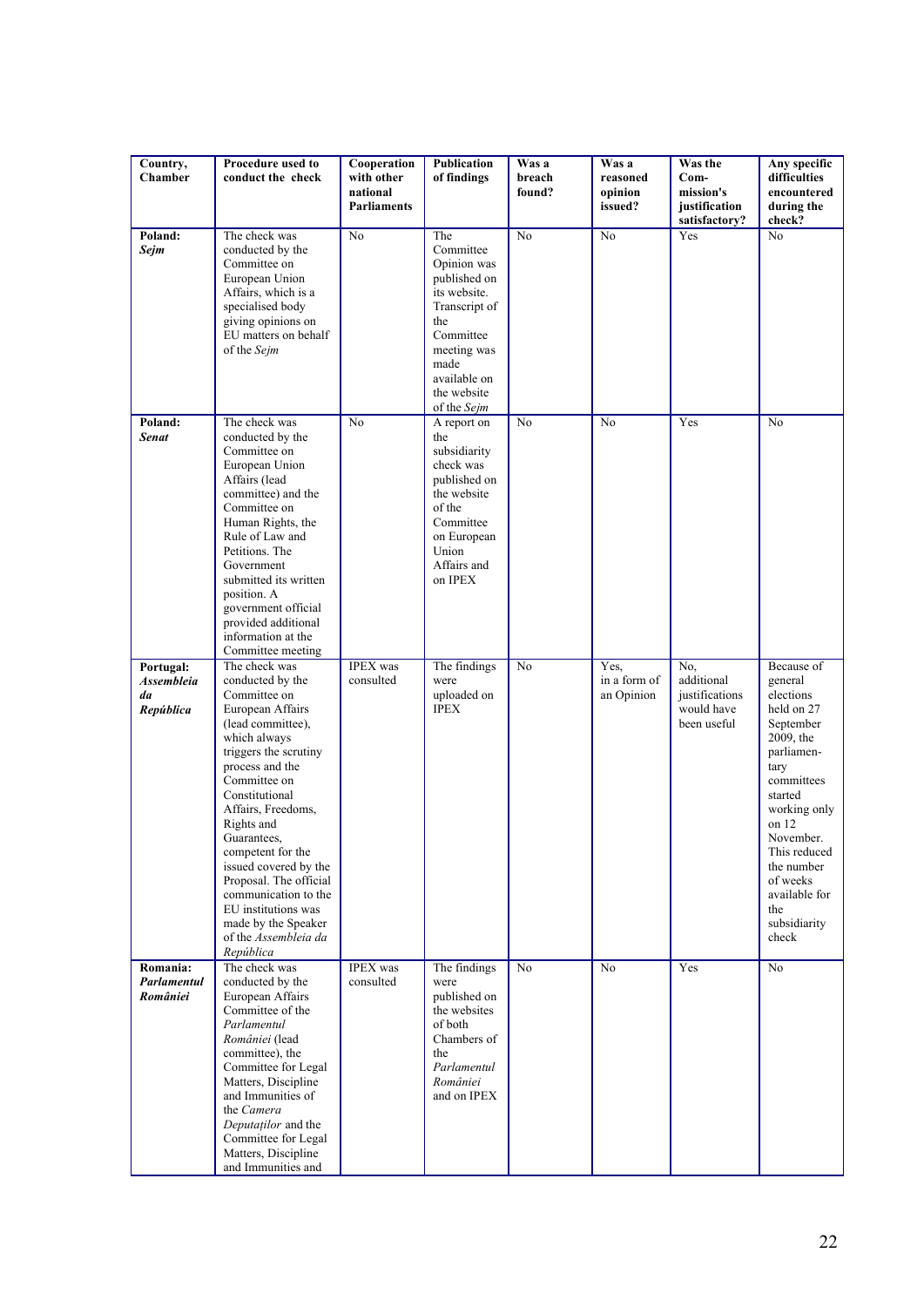|              | Validation of the      |                 |                 |                 |                 |     |                 |
|--------------|------------------------|-----------------|-----------------|-----------------|-----------------|-----|-----------------|
|              | Senatul. The Ministry  |                 |                 |                 |                 |     |                 |
|              | of Justice, the        |                 |                 |                 |                 |     |                 |
|              | Ministry of Foreign    |                 |                 |                 |                 |     |                 |
|              | Affairs, including the |                 |                 |                 |                 |     |                 |
|              | permanent              |                 |                 |                 |                 |     |                 |
|              | Representation of      |                 |                 |                 |                 |     |                 |
|              | Romania to the EU      |                 |                 |                 |                 |     |                 |
|              | and the European       |                 |                 |                 |                 |     |                 |
|              |                        |                 |                 |                 |                 |     |                 |
|              | Affairs Department,    |                 |                 |                 |                 |     |                 |
|              | submitted              |                 |                 |                 |                 |     |                 |
|              | documentation and      |                 |                 |                 |                 |     |                 |
|              | their positions        |                 |                 |                 |                 |     |                 |
| Slovakia:    | The Committee on       | Monitored       | The             | N <sub>o</sub>  | No              | Yes | No              |
| Národná      | European Affairs       | through         | Committee       |                 |                 |     |                 |
| Rada         | conducted the check.   | <b>IPEX</b>     | resolution      |                 |                 |     |                 |
|              | The Ministry of        |                 | was             |                 |                 |     |                 |
|              | Justice provided a     |                 | published on    |                 |                 |     |                 |
|              | preliminary opinion,   |                 | the website     |                 |                 |     |                 |
|              | which contained        |                 | of the          |                 |                 |     |                 |
|              |                        |                 |                 |                 |                 |     |                 |
|              | information on the     |                 | Národná         |                 |                 |     |                 |
|              | compliance of the      |                 | Rada            |                 |                 |     |                 |
|              | Proposal with the      |                 |                 |                 |                 |     |                 |
|              | principles of          |                 |                 |                 |                 |     |                 |
|              | subsidiarity and       |                 |                 |                 |                 |     |                 |
|              | proportionality        |                 |                 |                 |                 |     |                 |
| Slovenia:    | The Committee on       | $\overline{No}$ | The findings    | $\overline{No}$ | $\overline{No}$ | Yes | $\overline{No}$ |
| Državni zbor | Domestic Policy,       |                 | were            |                 |                 |     |                 |
|              | Public Administra-     |                 | published on    |                 |                 |     |                 |
|              | tion and Justice       |                 | the website     |                 |                 |     |                 |
|              | conducted the check    |                 | of the          |                 |                 |     |                 |
|              | and adopted an         |                 | Državni zbor    |                 |                 |     |                 |
|              | opinion. Taking into   |                 |                 |                 |                 |     |                 |
|              |                        |                 |                 |                 |                 |     |                 |
|              | account the opinion,   |                 |                 |                 |                 |     |                 |
|              | the final decision was |                 |                 |                 |                 |     |                 |
|              | taken by the           |                 |                 |                 |                 |     |                 |
|              | Committee on EU        |                 |                 |                 |                 |     |                 |
|              | Affairs. The Ministry  |                 |                 |                 |                 |     |                 |
|              | of Justice provided    |                 |                 |                 |                 |     |                 |
|              | the Državni zbor with  |                 |                 |                 |                 |     |                 |
|              | a written opinion.     |                 |                 |                 |                 |     |                 |
|              | The State Secretary    |                 |                 |                 |                 |     |                 |
|              | of the Ministry of     |                 |                 |                 |                 |     |                 |
|              | Justice presented the  |                 |                 |                 |                 |     |                 |
|              | opinion of the         |                 |                 |                 |                 |     |                 |
|              |                        |                 |                 |                 |                 |     |                 |
|              | Ministry at the        |                 |                 |                 |                 |     |                 |
|              | meeting of the         |                 |                 |                 |                 |     |                 |
|              | Committee on           |                 |                 |                 |                 |     |                 |
|              | Domestic Policy,       |                 |                 |                 |                 |     |                 |
|              | Public                 |                 |                 |                 |                 |     |                 |
|              | Administration and     |                 |                 |                 |                 |     |                 |
|              | Justice                |                 |                 |                 |                 |     |                 |
| Slovenia:    | The check was          | No              | $\overline{No}$ | No              | No              | Yes | No              |
| Državni svet | conducted by the       |                 |                 |                 |                 |     |                 |
|              | Commission for         |                 |                 |                 |                 |     |                 |
|              | International          |                 |                 |                 |                 |     |                 |
|              | Relations and          |                 |                 |                 |                 |     |                 |
|              | European Affairs.      |                 |                 |                 |                 |     |                 |
|              | The Ministry of        |                 |                 |                 |                 |     |                 |
|              | Justice presented      |                 |                 |                 |                 |     |                 |
|              |                        |                 |                 |                 |                 |     |                 |
|              | their assessment of    |                 |                 |                 |                 |     |                 |
|              | the compliance of the  |                 |                 |                 |                 |     |                 |
|              | Proposal with the      |                 |                 |                 |                 |     |                 |
|              | principle of           |                 |                 |                 |                 |     |                 |
|              | subsidiarity at the    |                 |                 |                 |                 |     |                 |
|              | meeting of the         |                 |                 |                 |                 |     |                 |
|              | Commission             |                 |                 |                 |                 |     |                 |